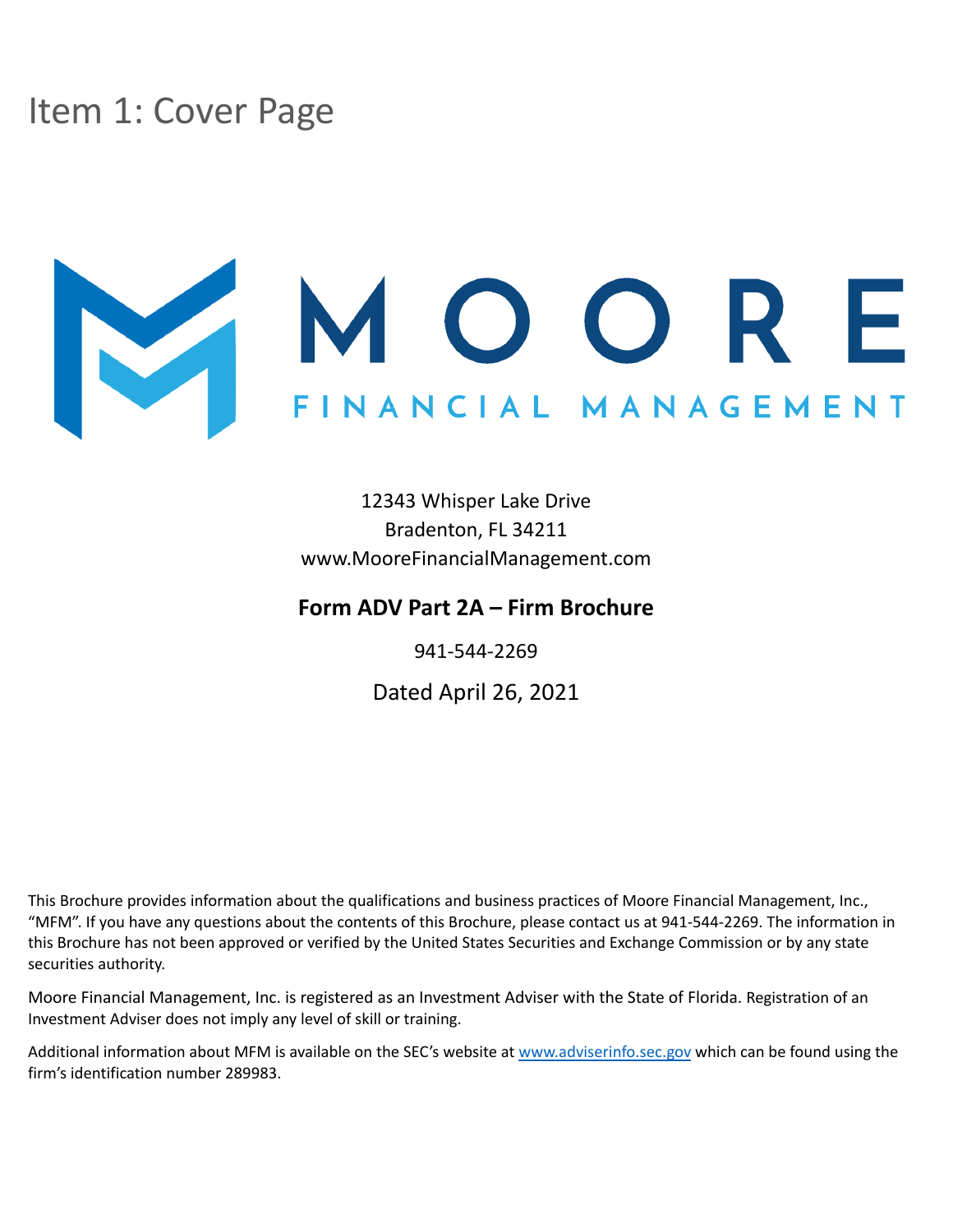# <span id="page-1-0"></span>Item 2: Material Changes

The following material changes have been made since the last update of this firm brochure on January 28th, 2021:

- Item 4: Advisory Business Advisor updated to disclose Sub Advisory & Comprehensive Financial Planning as a service offering.
- Item 5: Fees and Compensation Advisor updated to disclose the Sub Advisory & Comprehensive Financial Planning fee schedule.

#### Future Changes

From time to time, we may amend this Disclosure Brochure to reflect changes in our business practices, changes in regulations and routine annual updates as required by the securities regulators. This complete Disclosure Brochure or a Summary of Material Changes shall be provided to each Client annually and if a material change occurs in the business practices of MFM.

At any time, you may view the current Disclosure Brochure on-line at the SEC's Investment Adviser Public Disclosure website at http://www.adviserinfo.sec.gov by searching for our firm name or by our CRD number 289983.

You may also request a copy of this Disclosure Brochure at any time, by contacting us at 941-544-2269.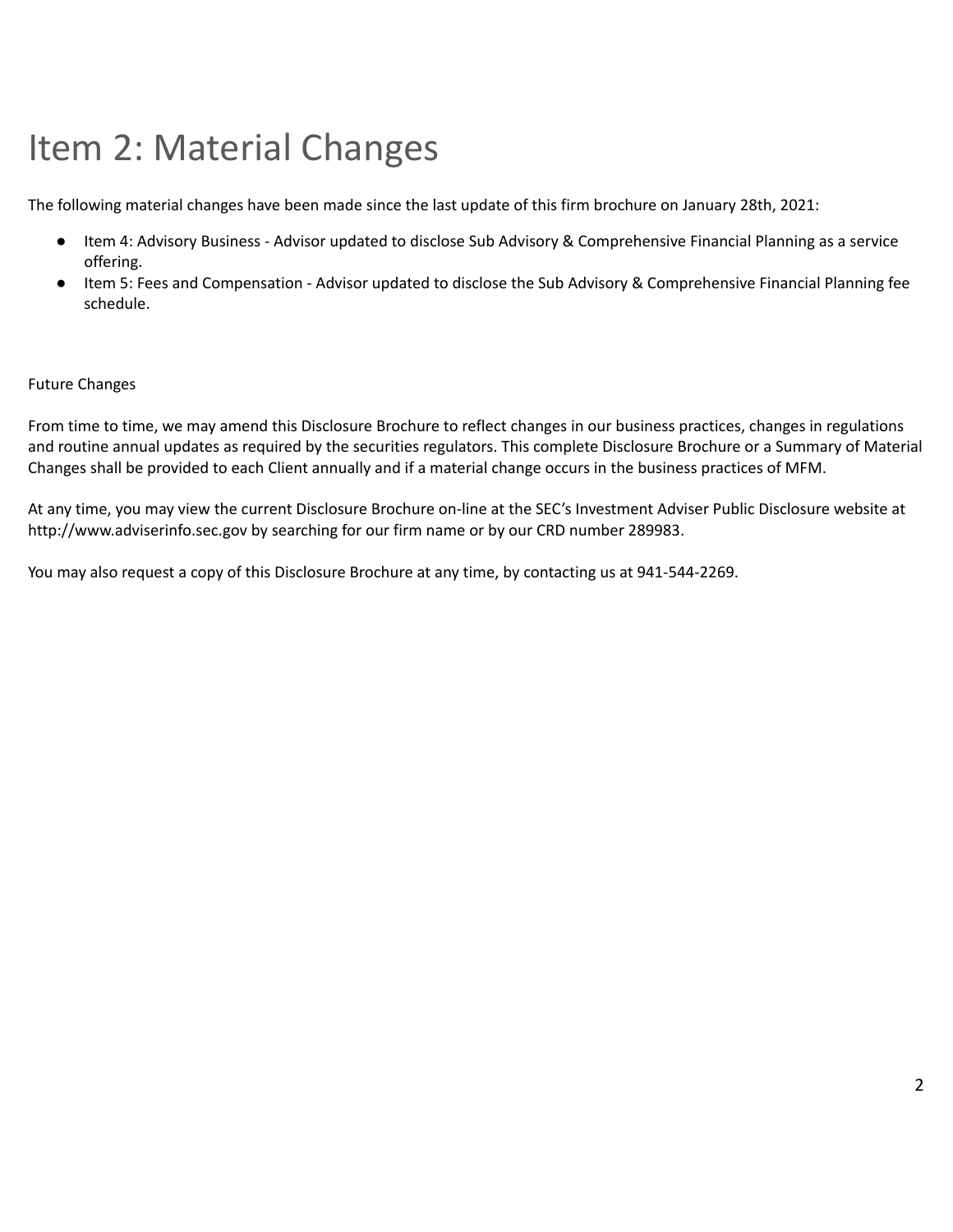# Item 3: Table of Contents

# **Contents**

| Item 1: Cover Page                                                                             | 1            |
|------------------------------------------------------------------------------------------------|--------------|
| <b>Item 2: Material Changes</b>                                                                | $\mathbf{2}$ |
| <b>Item 4: Advisory Business</b>                                                               | 4            |
| Item 5: Fees and Compensation                                                                  | 8            |
| Item 6: Performance-Based Fees and Side-By-Side Management                                     | 11           |
| Item 7: Types of Clients                                                                       | 11           |
| Item 8: Methods of Analysis, Investment Strategies and Risk of Loss                            | 11           |
| Item 9: Disciplinary Information                                                               | 13           |
| Item 10: Other Financial Industry Activities and Affiliations                                  | 14           |
| Item 11: Code of Ethics, Participation or Interest in Client Transactions and Personal Trading | 14           |
| Item 12: Brokerage Practices                                                                   | 15           |
| Item 13: Review of Accounts                                                                    | 18           |
| Item 14: Client Referrals and Other Compensation                                               | 18           |
| Item 15: Custody                                                                               | 19           |
| Item 16: Investment Discretion                                                                 | 19           |
| Item 17: Voting Client Securities                                                              | 19           |
| Item 18: Financial Information                                                                 | 20           |
| Item 19: Requirements for State-Registered Advisers                                            | 21           |
| Form ADV Part 2B - Brochure Supplement                                                         | 23           |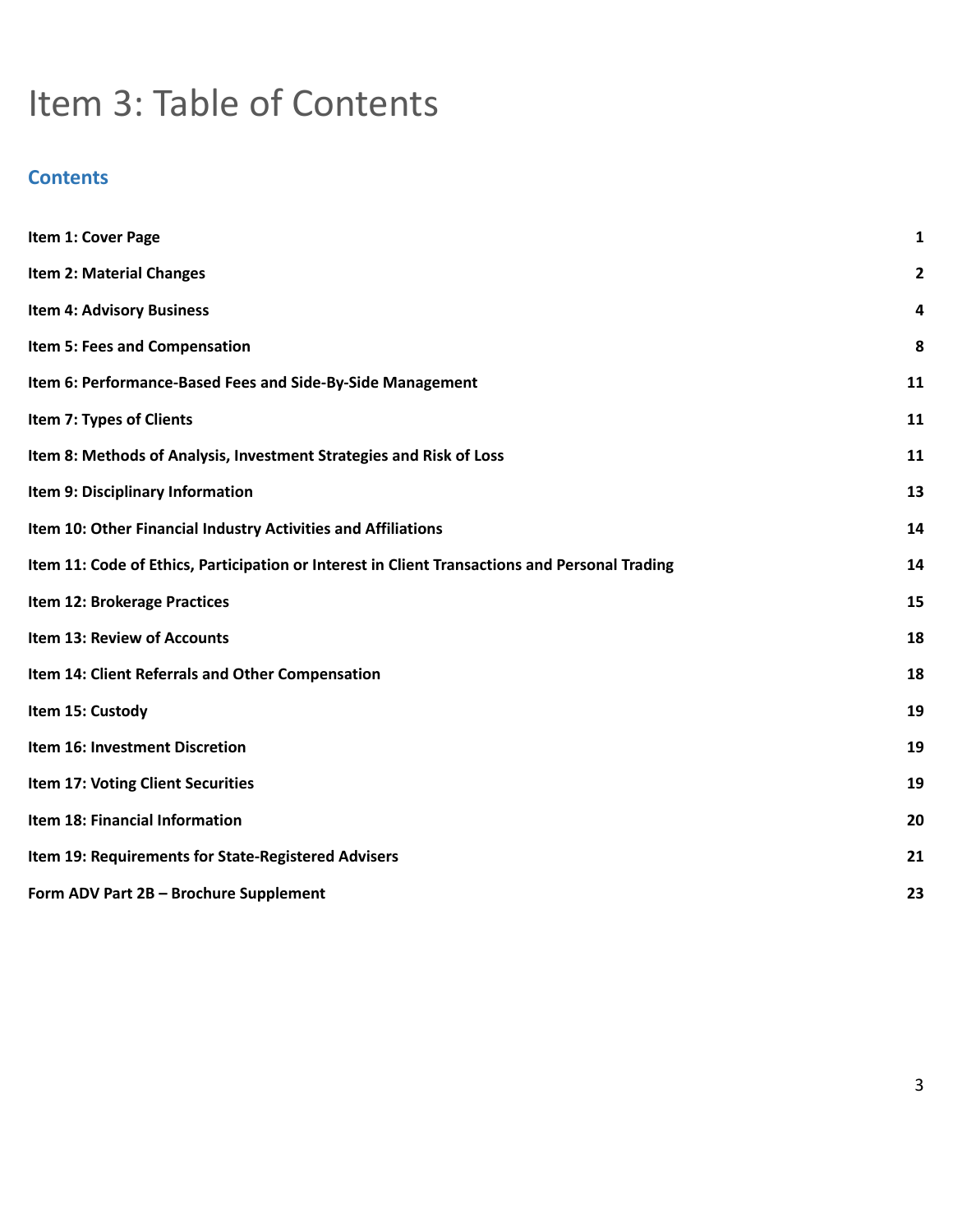# <span id="page-3-0"></span>Item 4: Advisory Business

# **Description of Advisory Firm**

Moore Financial Management, Inc. is registered as an Investment Adviser with the State of Florida. We were founded in May of 2014 and became a registered investment adviser in 2017. C Garrett Moore is the principal owner of MFM. MFM currently reports \$14,533,594 in discretionary, and no non-discretionary Assets Under Management. Assets under management were calculated as of December 31, 2020.

# **Types of Advisory Services**

#### **Investment Management & Ongoing Comprehensive Financial Planning Services**

We provide ongoing financial planning and investment management in one seamless service. This service involves working one-on-one with a planner over an extended period of time. MFM tailors its investment management services to meet the needs of its clients and continuously seeks to ensure that client portfolios are managed in a manner consistent with their specific investment profiles and individual needs and goals. Financial planning is a comprehensive evaluation of a client's current and future financial state by using currently known variables to predict future cash flows, asset values and withdrawal plans. The planner will monitor the plan, or portfolio, recommend any appropriate changes and ensure the plan is up to date.

Upon desiring a comprehensive plan, a client will be taken through establishing their goals and values around money. They will be required to provide information to help complete the following areas of analysis: net worth, cash flow, insurance, credit scores/reports, employee benefit, retirement planning, insurance, investments, college planning and estate planning. Once the client's information is reviewed, their plan will be built and analyzed, and then the findings, analysis and potential changes to their current situation will be reviewed with the client. Clients will receive a written or an electronic report, providing the client with a detailed financial plan designed to achieve his or her stated financial goals and objectives. The plan and the client's financial situation and goals will be monitored throughout the year and follow-up phone calls and emails will be made to the client to confirm that any agreed upon action steps have been carried out. On at least an annual basis there will be a full review of this plan to ensure its accuracy and ongoing appropriateness. Any needed updates will be implemented at that time.

Upon desiring continuous investment advice of client funds based on the individual needs of the client. MFM will utilize its personal discussions in which goals and objectives based on a client's particular circumstances are established. Next; we develop an investment plan with an asset allocation target and create and manage a portfolio based on that policy and allocation target. During our data-gathering process, we determine the client's individual objectives, time horizons, risk tolerance, and liquidity needs. We may also review and discuss a client's prior investment history, as well as family composition and background. Account supervision is guided by the stated objectives of the client (e.g., maximum capital appreciation, growth, income, or growth and income), as well as tax considerations. Clients may impose reasonable restrictions on investing in certain securities, types of securities, or industry sectors. Fees pertaining to this service are outlined in Item 5 of this brochure.

\*Note: MFM does not offer Ongoing Comprehensive Financial Planning Services as a stand alone service.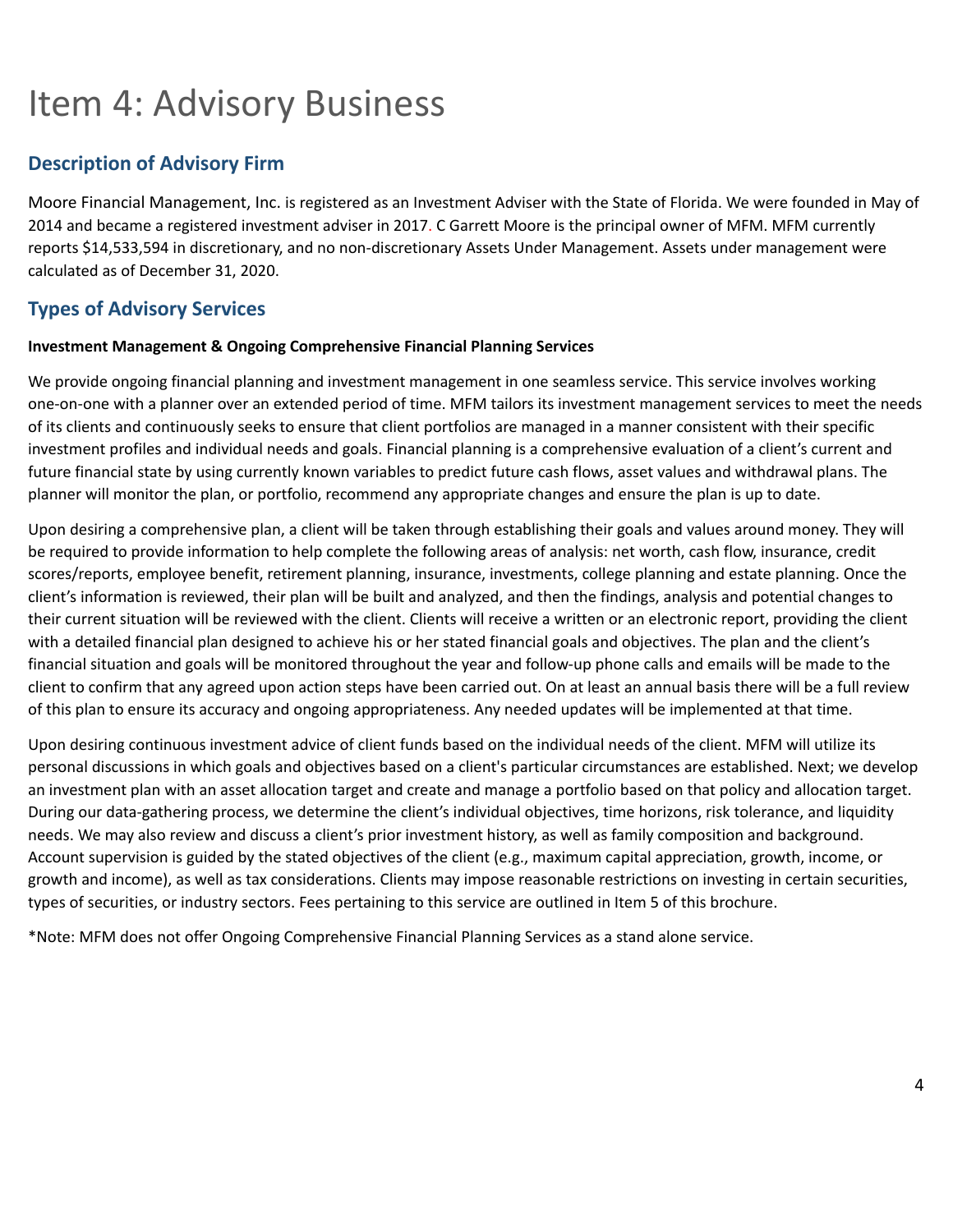#### **Sub-Advisory & Ongoing Comprehensive Financial Planning Services**

We offer the use of Sub-Advisors for portfolio management services. We assist Clients in selecting an appropriate allocation model, interacting with the Outside Manager and reviewing the Outside Manager. Our review process and analysis of outside managers is further discussed in Item 8 of this Form ADV Part 2A. Additionally, we will meet with the Client on a periodic basis to discuss changes in their personal or financial situation, suitability, and any new or revised restrictions to be applied to the account. Fees pertaining to this service are outlined in Item 5 of this brochure.

Upon desiring a comprehensive plan, a client will be taken through establishing their goals and values around money. They will be required to provide information to help complete the following areas of analysis: net worth, cash flow, insurance, credit scores/reports, employee benefits, retirement planning, insurance, investments, college planning and estate planning. Once the client's information is reviewed, their plan will be built and analyzed, and then the findings, analysis and potential changes to their current situation will be reviewed with the client. Clients will receive a written or an electronic report, providing the client with a detailed financial plan designed to help the client achieve his or her stated financial goals and objectives. The plan and the client's financial situation and goals will be monitored throughout the year and follow-up phone calls and emails will be made to the client to confirm that any agreed upon action steps have been carried out. On at least an annual basis there will be a full review of this plan to ensure its accuracy and ongoing appropriateness. Any needed updates will be implemented at that time.

MFM will utilize its personal discussions in which goals and objectives based on a client's particular circumstances are established. Next; we develop a client's personal investment plan with an asset allocation target and create and manage a portfolio based on that plan and allocation target. During our data-gathering process, we determine the client's individual objectives, time horizons, risk tolerance, and liquidity needs. We may also review and discuss a client's prior investment history, as well as family composition and background. Account supervision is guided by the stated objectives of the client (e.g., maximum capital appreciation, growth, income, or growth and income), as well as tax considerations and the implied return requirements of our financial planning work. Clients may impose reasonable restrictions on investing in certain securities, types of securities, or industry sectors. Fees pertaining to this service are outlined in Item 5 of this brochure.

#### **Annuity Planning Services**

We offer fee-only annuities to our clients to help meet their income, preservation and liquidity needs. Fee-only annuities are an integral part of our analysis when developing comprehensive financial plans and building long-term investment strategies. Through this service we are able to provide clients access to income streams on a fee only basis without paying commissions. We assist clients in the selection of appropriate annuity carriers, completing the carriers applications, and requests for medical records and exams. Fees for this service is outlined in Item 5 of this Form ADV Part 2A.

#### **Employee Benefit Plan Services**

MFM provides employee benefit plan services to employer plan sponsors on an ongoing basis. Generally, such services consist of assisting employer plan sponsors in establishing, monitoring and reviewing their company's participant-directed retirement plan.

As the needs of the plan sponsor dictate, areas of advising could include: investment options, plan structure and participant education. In providing employee benefit plan services, our firm does not provide any advisory services with respect to the following types of assets: employer securities, real estate (excluding real estate funds and publicly traded REITS), participant loans, non-publicly traded securities or assets, other illiquid investments, or brokerage window programs (collectively, "Excluded Assets").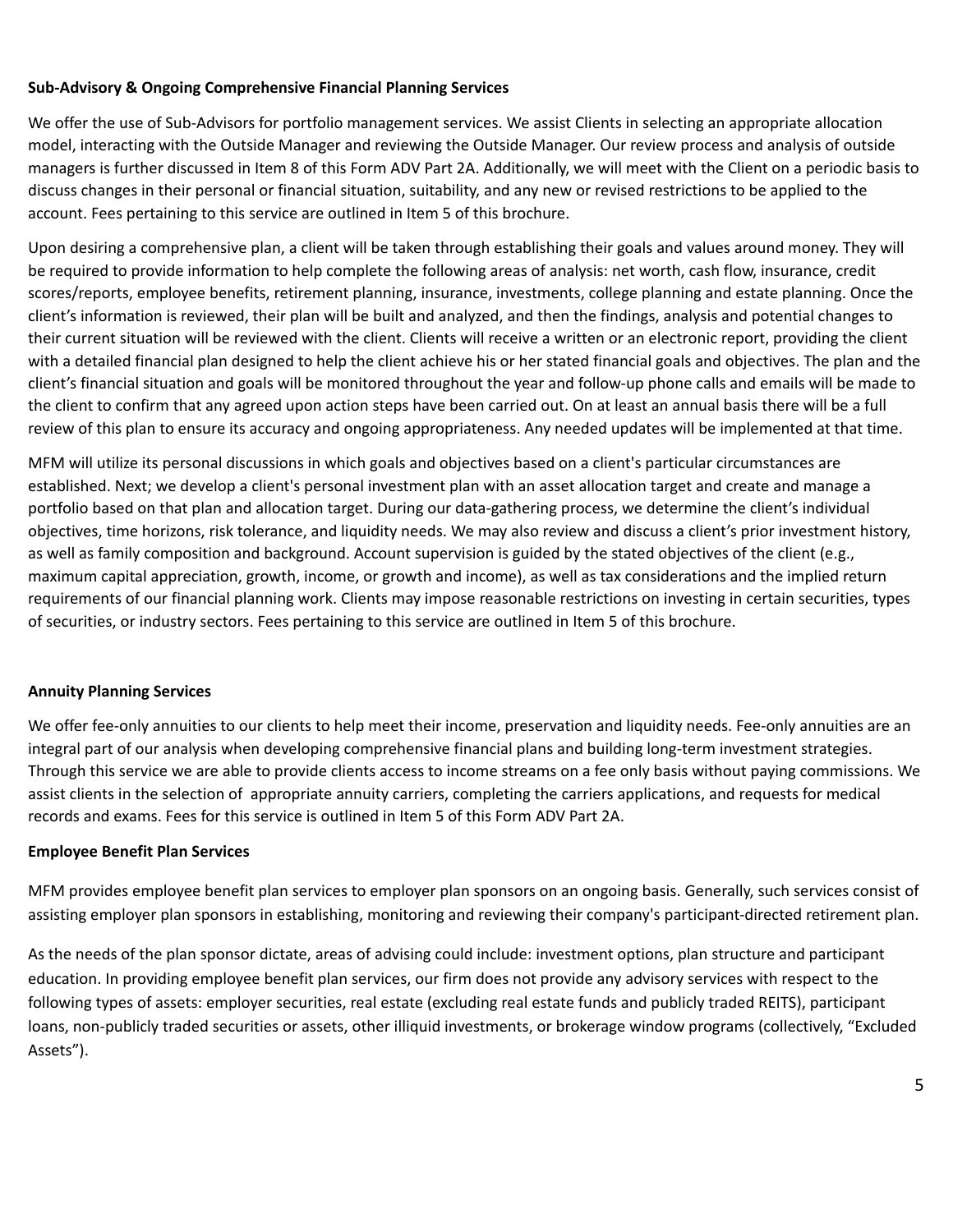All retirement plan consulting services shall be in compliance with the applicable state laws regulating retirement consulting services. This applies to client accounts that are retirement or other employee benefit plans ("Plan") governed by the Employee Retirement Income Security Act of 1974, as amended ("ERISA"). If the client accounts are part of a Plan, and our firm accepts appointments to provide services to such accounts, our firm acknowledges its fiduciary standard within the meaning of Section 3(21) or 3(38) of ERISA as designated by the Retirement Plan Consulting Agreement with respect to the provision of services described therein.

In general, the financial plan will address any or all of the following areas of concern. The client and adviser will work together to select the specific areas to cover. These areas may include, but are not limited to, the following:

- **Business Planning:** We provide consulting services for clients who currently operate their own business, are considering starting a business, or are planning for an exit from their current business. Under this type of engagement, we work with you to assess your current situation, identify your objectives, and develop a plan aimed at achieving your goals.
- **Cash Flow and Debt Management**: We will conduct a review of your income and expenses to determine your current surplus or deficit along with advice on prioritizing how any surplus should be used or how to reduce expenses if they exceed your income. Advice may also be provided on which debts to pay off first based on factors such as the interest rate of the debt and any income tax ramifications. We may also recommend what we believe to be an appropriate cash reserve that should be considered for emergencies and other financial goals, along with a review of accounts (such as money market funds) for such reserves, plus strategies to save desired amounts.
- **College Savings**: Includes projecting the amount that will be needed to achieve college or other post-secondary education funding goals, along with advice on ways for you to save the desired amount. Recommendations as to savings strategies are included, and, if needed, we will review your financial picture as it relates to eligibility for financial aid or the best way to contribute to grandchildren (if appropriate).
- **Employee Benefits Optimization**: We will provide review and analysis as to whether you, as an employee, are taking the maximum advantage possible of your employee benefits. If you are a business owner, we will consider and/or recommend the various benefit programs that can be structured to meet both business and personal retirement goals.
- **Estate Planning**: This usually includes an analysis of your exposure to estate taxes and your current estate plan, which may include whether you have a will, powers of attorney, trusts and other related documents. Our advice also typically includes ways for you to minimize or avoid future estate taxes by implementing appropriate estate planning strategies such as the use of applicable trusts.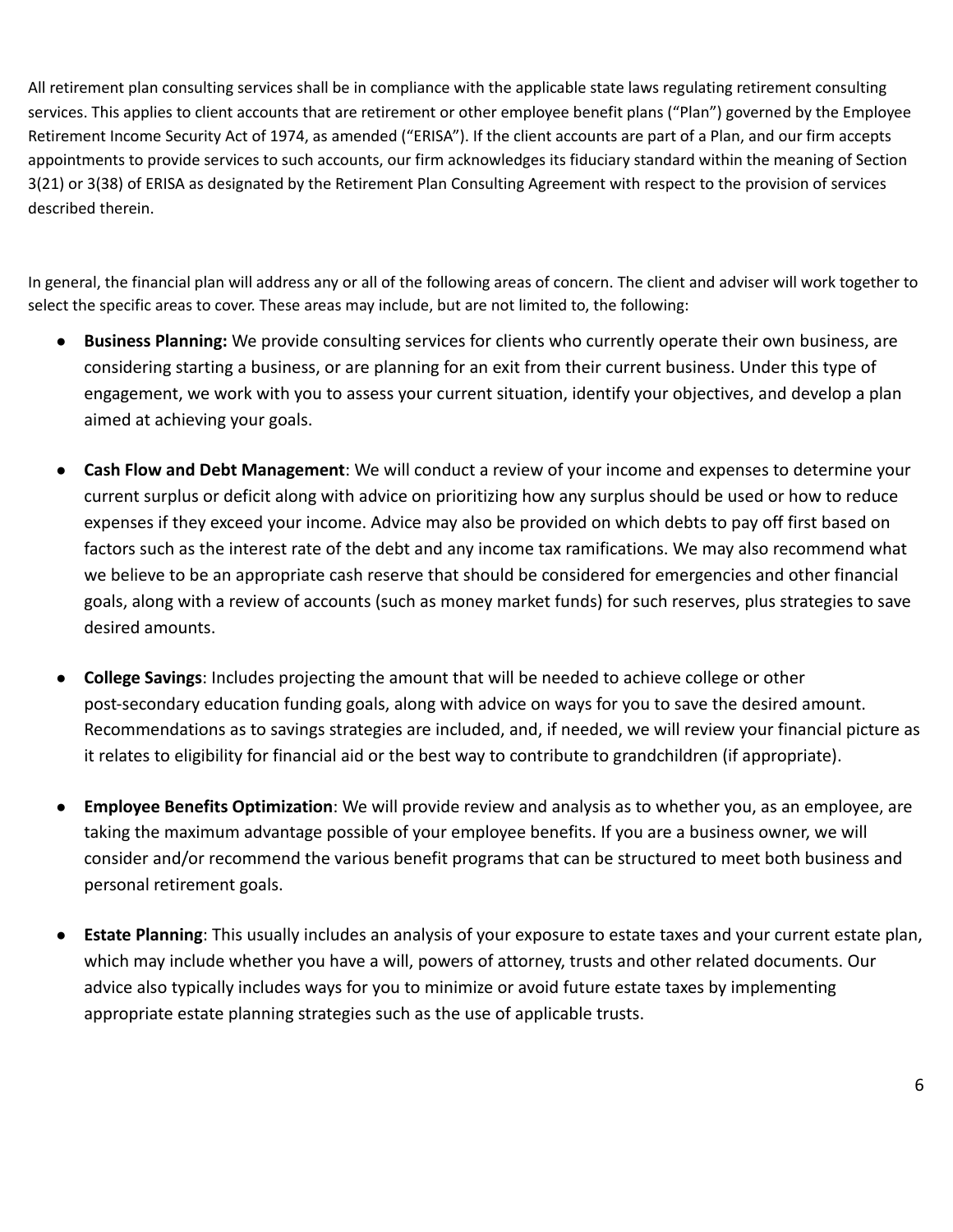We always recommend that you consult with a qualified attorney when you initiate, update, or complete estate planning activities. We may provide you with contact information for attorneys who specialize in estate planning when you wish to hire an attorney for such purposes. From time-to-time, we will participate in meetings or phone calls between you and your attorney with your approval or request.

- **Financial Goals**: We will help clients identify financial goals and develop a plan to reach them. We will identify what you plan to accomplish, what resources you will need to make it happen, how much time you will need to reach the goal, and how much you should budget for your goal.
- **Insurance**: Review of existing policies to ensure proper coverage for life, health, disability, long-term care, liability, home and automobile.
- **Investment Analysis**: This may involve developing an asset allocation strategy to meet clients' financial goals and risk tolerance, providing information on investment vehicles and strategies, reviewing employee stock options, as well as assisting you in establishing your own investment account at a selected broker/dealer or custodian. The strategies and types of investments we may recommend are further discussed in Item 8 of this brochure.
- **Retirement Planning**: Our retirement planning services typically include projections of your likelihood of achieving your financial goals, typically focusing on financial independence as the primary objective. For situations where projections show less than the desired results, we may make recommendations, including those that may impact the original projections by adjusting certain variables (e.g., working longer, saving more, spending less, taking more risk with investments).

If you are near retirement or already retired, advice may be given on appropriate distribution strategies to minimize the likelihood of running out of money or having to adversely alter spending during your retirement years.

- **Risk Management:** A risk management review includes an analysis of your exposure to major risks that could have a significant adverse impact on your financial picture, such as premature death, disability, property and casualty losses, or the need for long‐term care planning. Advice may be provided on ways to minimize such risks and about weighing the costs of purchasing insurance versus the benefits of doing so and, likewise, the potential cost of not purchasing insurance ("self‐insuring").
- **Tax Planning Strategies:** Advice may include ways to minimize current and future income taxes as a part of your overall financial planning picture. For example, we may make recommendations on which type of account(s) or specific investments should be owned based in part on their "tax efficiency," with consideration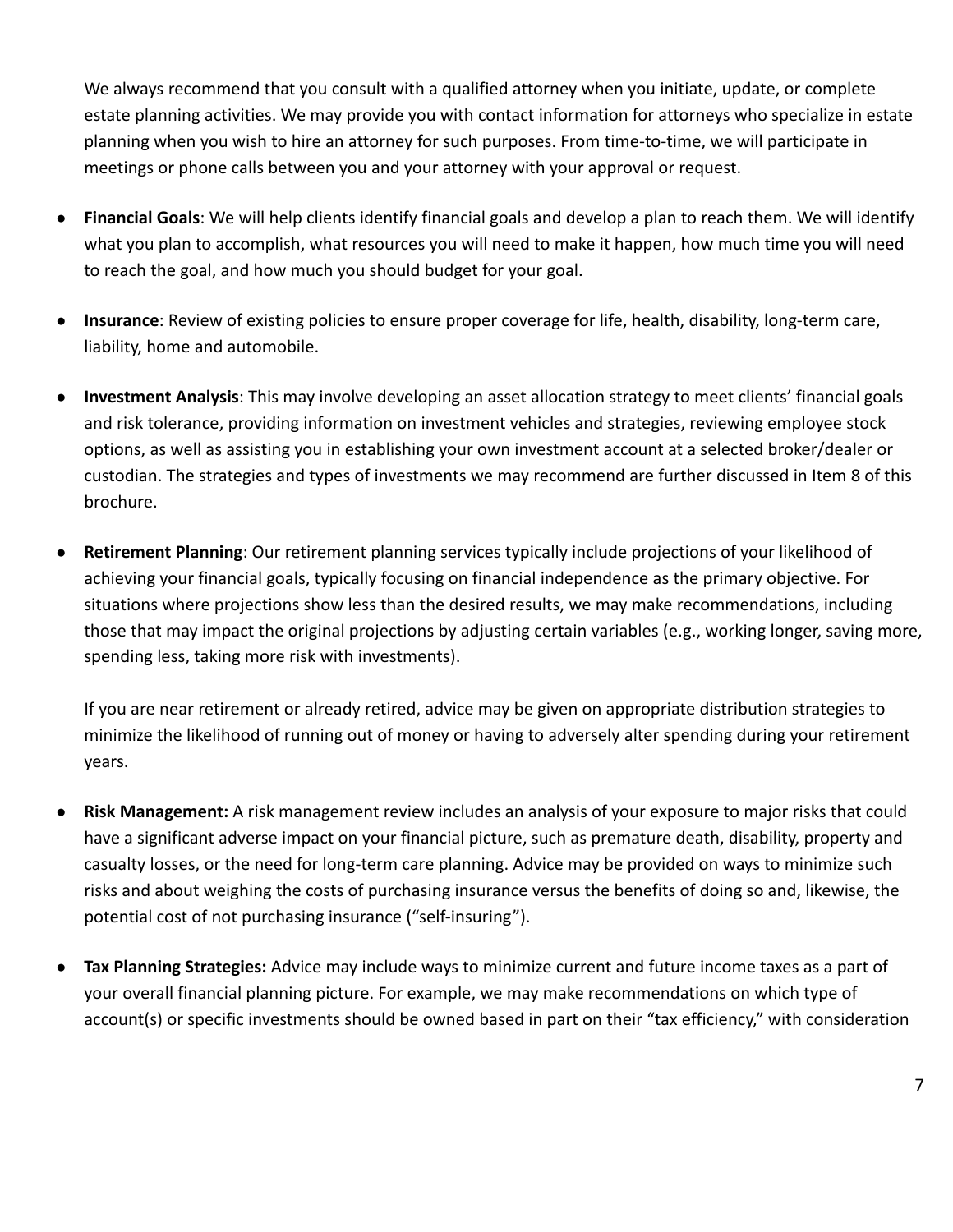that there is always a possibility of future changes to federal, state or local tax laws and rates that may impact your situation.

We recommend that you consult with a qualified tax professional before initiating any tax planning strategy, and we may provide you with contact information for accountants or attorneys who specialize in this area if you wish to hire someone for such purposes. We will participate in meetings or phone calls between you and your tax professional with your approval.

# **Client Tailored Services and Client Imposed Restrictions**

We offer the same suite of services to all of our clients. However, specific client financial plans and their implementation are dependent upon the client's current situation (income, tax levels, and risk tolerance levels).

### **Wrap Fee Programs**

We do not participate in a wrap fee program.

# <span id="page-7-0"></span>Item 5: Fees and Compensation

Please note, unless a client has received the firm's disclosure brochure at least 48 hours prior to signing the investment advisory contract, the investment advisory contract may be terminated by the client within five (5) business days of signing the contract without incurring any advisory fees. How we are paid depends on the type of advisory service we are performing. Please review the fee and compensation information below.

### **Investment Management & Ongoing Comprehensive Financial Planning Services**

Our standard advisory fee is based on the market value of the assets under management and is calculated as follows:

| <b>Account Value</b>            | <b>Annual Advisory Fee</b> |
|---------------------------------|----------------------------|
| $$0 - $499,999.99$              | 1.00%                      |
| \$499,999.99 - \$999,999.99     | $.90\%$                    |
| \$999,999.99 and \$1,999,999.99 | .75%                       |
| \$1,999,999.99 and Above        | .50%                       |

The annual fees are negotiable and are pro-rated and paid in arrears on a monthly basis. The advisory fee is a tiered fee and is calculated by assessing the percentage rates using the predefined levels of assets as shown in the above chart, and applying the fee to the account value as of the last business day of each month. No increase in the annual fee shall be effective without agreement from the client by signing a new agreement or amendment to their current advisory agreement.

Advisory fees are directly debited from client accounts, or the client may choose to pay by check. If paying by check, quarterly billing may be utilized at the request of the client. The fee will be figured in the same aforementioned way, using the last day of the quarter instead.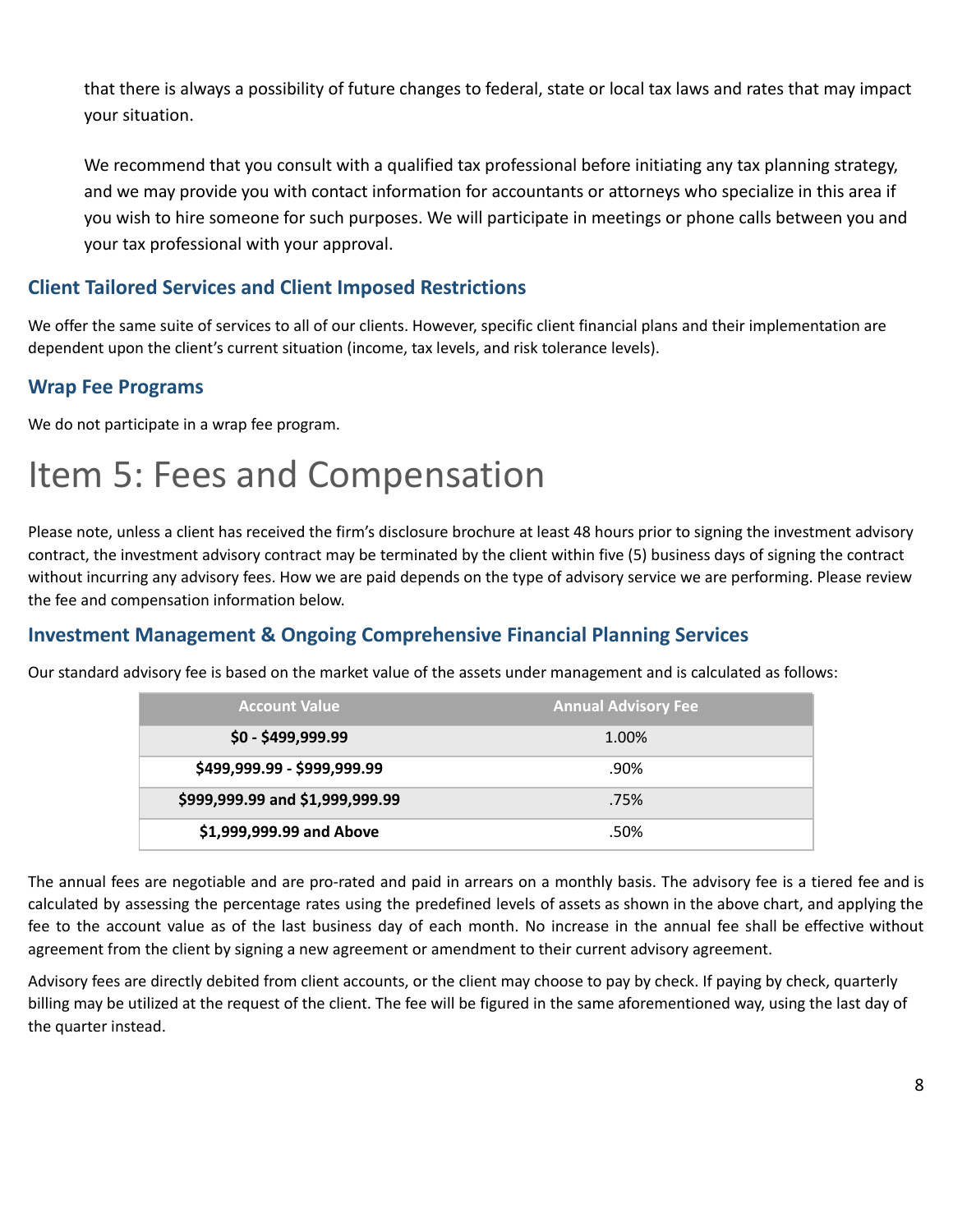Accounts initiated or terminated during a calendar month will be charged a pro-rated fee based on the amount of time remaining in the billing period. An account may be terminated at any time with written notice. Since fees are paid in arrears, no rebate will be needed upon termination of the account.

Ongoing Comprehensive Financial Planning Services are included in our above fee schedule at no additional cost.

### **Sub Advisory & Ongoing Comprehensive Financial Planning Services**

Our standard sub advisory fee is based on the market value of the assets under management and is calculated as follows:

| <b>Account Value</b>          | <b>Annual Advisory Fee</b> |
|-------------------------------|----------------------------|
| $$0 - $499,999.99$            | 1.50%                      |
| \$499,999.99 - \$999,999.99   | 1.00%                      |
| \$999,999.99 - \$1,999,999.99 | 0.50%                      |
| \$1,999,999.99 and Above      | 0.25%                      |

The annual fees are negotiable and are pro-rated and paid in arrears on a monthly basis. The advisory fee is a tiered fee and is calculated by assessing the percentage rates using the predefined levels of assets as shown in the above chart, and applying the fee to the account value as of the last business day of each month.

The Sub Advisor will debit the client's account for the Sub Advisor's fee, and MFM.'s advisory fee. Please note, the above fee schedule includes the Sub Advisors fee. No increase in the annual fee shall be effective without agreement from the client by signing a new agreement or amendment to their current advisory agreement.

Accounts initiated or terminated during a calendar month will be charged a pro-rated fee based on the amount of time remaining in the billing period. An account may be terminated at any time with written notice. Since fees are paid in arrears, no rebate will be needed upon termination of the account.

Ongoing Comprehensive Financial Planning Services are included in our above fee schedule at no additional cost.

### **Annuity Planning Services**

Our standard Annuity planning Service fee is based on the market value of the assets under management and is calculated as follows:

| <b>Account Value</b> | <b>Annual Advisory Fee</b> |
|----------------------|----------------------------|
| \$0 and Above        | .95%                       |

The annual fees are negotiable and are pro-rated and paid in arrears on a monthly basis. The advisory fee is a flat fee and is calculated by assessing the percentage rate using the predefined level of assets as shown in the above chart, and applying the fee to the account value as of the last business day of each month. No increase in the annual fee shall be effective without agreement from the client by signing a new agreement or amendment to their current advisory agreement.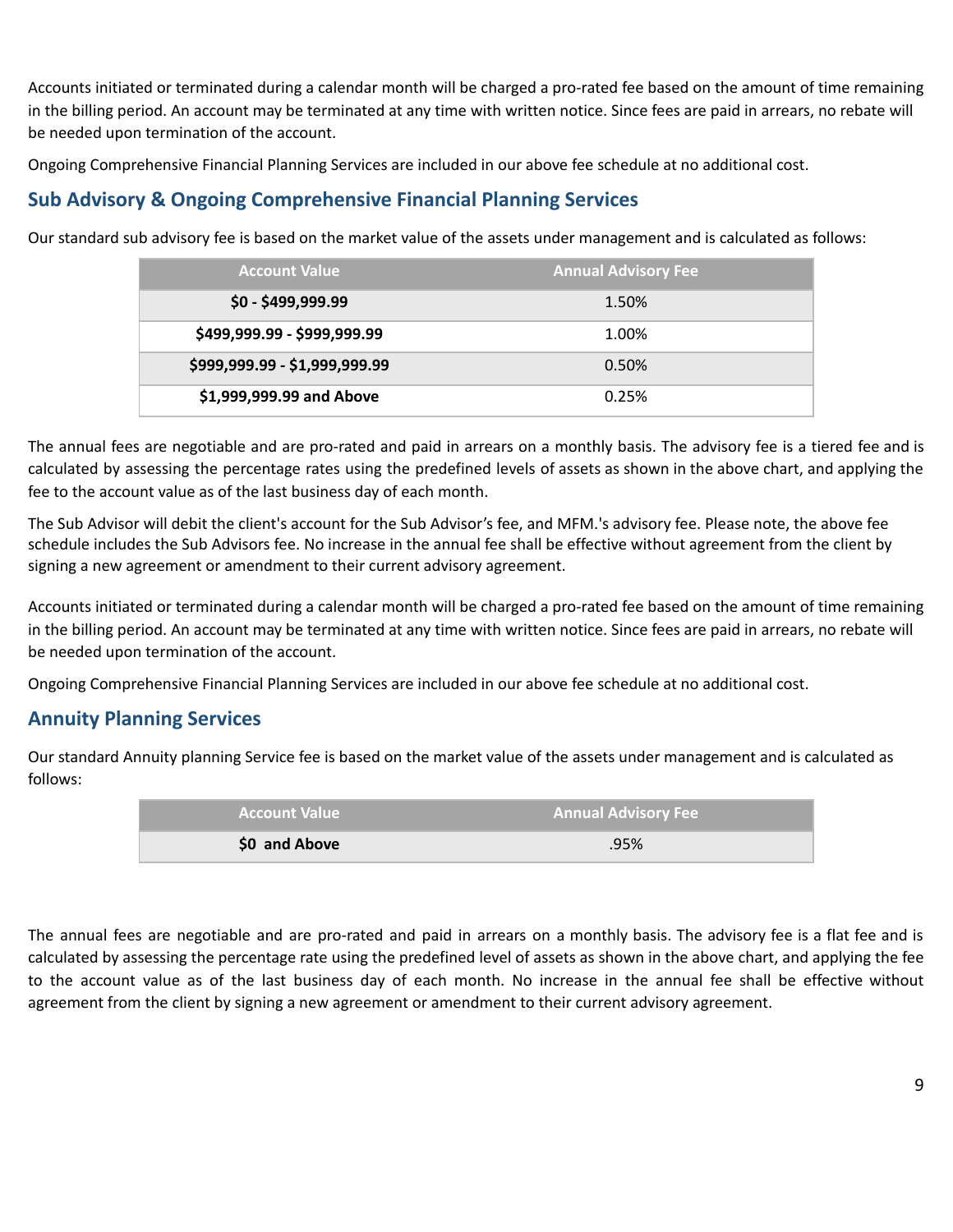Advisory fees are directly debited from client accounts, or the client may choose to pay by check. If paying by check, quarterly billing may be utilized at the request of the client. The fee will be figured in the same aforementioned way, using the last day of the quarter instead.

Accounts initiated or terminated during a calendar month will be charged a pro-rated fee based on the amount of time remaining in the billing period. An account may be terminated at any time with written notice. Since fees are paid in arrears, no rebate will be needed upon termination of the account.

### **Employee Benefit Plan Services**

The annual fee for employee benefit retirement plan services will be charged as a percentage of assets within the Plan according to the following fee schedule for Investment Management & Ongoing Comprehensive Financial Planning Services.

The 401(k) standard fee is charged quarterly in arrears, and the fee schedule is as follows:

MFM's Annual Fee on all benefit plan assets is .50%.

The above listed fee does not include the fee of the 401(k) service provider that is selected. The third party provider has a maximum fee of .50%. Our firm's fees are in addition to any fee assessed by mutual funds in which Plan assets are invested and any transaction fee charged by the third-party administrator and/or custodian where the Plan is held.

MFM receives no compensation of any kind from any party in relation to the services it provides as an independent consultant to the Plan fiduciaries. Since fees are paid in arrears, no refunds will be processed upon terminations. Clients may terminate at any time.

# **Other Types of Fees and Expenses**

For clients that utilize our Investment Management & Financial Planning Services, where we manage the assets without the use of a sub-adviser, our fees are exclusive of brokerage commissions, transaction fees, and other related costs and expenses which may be incurred by the client. Clients may incur certain charges imposed by custodians, brokers, and other third parties such as custodial fees, deferred sales charges, odd-lot differentials, transfer taxes, wire transfer and electronic fund fees, and other fees and taxes on brokerage accounts and securities transactions. These aforementioned fees are exclusive of our advisory fees for clients participating in the investment advisory service where an outside manager or sub-adviser is used to assist in portfolio management.

Item 12 further describes the factors that we consider in selecting or recommending broker-dealers for client's transactions and determining the reasonableness of their compensation (e.g., commissions).

We do not accept compensation for the sale of securities or other investment products including asset-based sales charges or service fees from the sale of mutual funds.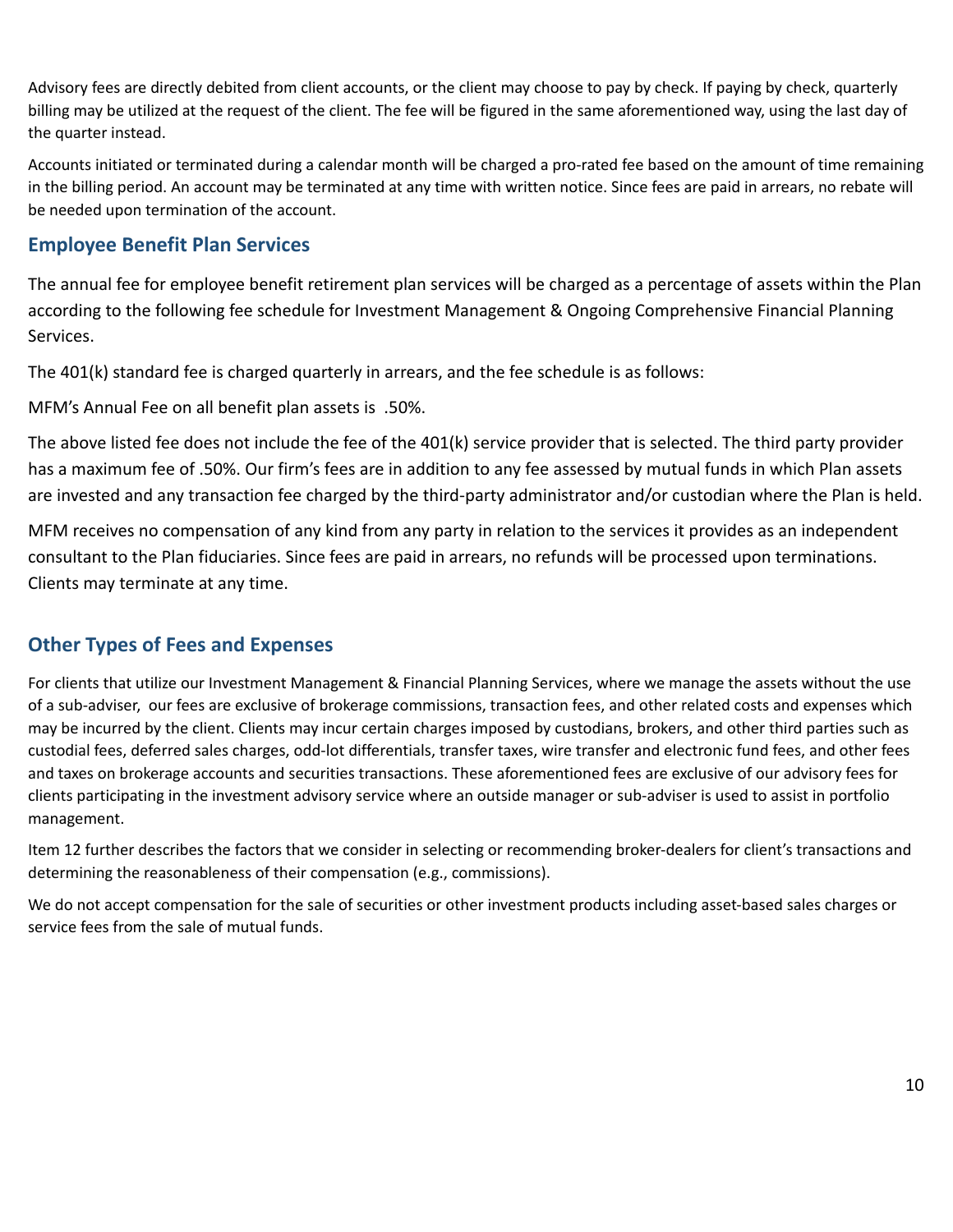# <span id="page-10-0"></span>Item 6: Performance-Based Fees and Side-By-Side Management

We do not offer performance-based fees.

# <span id="page-10-1"></span>Item 7: Types of Clients

We provide financial planning and portfolio management services to individuals, high net-worth individuals, corporations or other businesses.

We do not have an account minimum for our Investment Management & Financial Planning Services or Investment Sub-Advisory & Financial Planning Services.

# <span id="page-10-2"></span>Item 8: Methods of Analysis, Investment Strategies and Risk of Loss

When clients have us complete an Investment Analysis (described in Item 4 of this brochure) as part of their financial plan, our primary method of analysis is utilizing Modern Portfolio Theory.

**Modern portfolio theory** assumes that investors are risk averse, meaning that given two portfolios that offer the same expected return, investors will prefer the less risky one. Thus, an investor will take on increased risk only if compensated by higher expected returns. Conversely, an investor who wants higher expected returns must accept more risk. The exact trade-off will be the same for all investors, but different investors will evaluate the trade-off differently based on individual risk aversion characteristics. The implication is that a rational investor will not invest in a portfolio if a second portfolio exists with a more favorable risk-expected return profile – i.e., if for that level of risk an alternative portfolio exists which has better expected returns.

#### **Passive Investment Management & Ongoing Comprehensive Financial Planning Services**

We primarily practice passive Investment Management & Ongoing Comprehensive Financial Planning Services. Passive investing involves building portfolios that are comprised of various distinct asset classes. The asset classes are weighted in a manner to achieve a desired relationship between correlation, risk and return. Funds that passively capture the returns of the desired asset classes are placed in the portfolio. The funds that are used to build passive portfolios are typically index mutual funds or exchange traded funds.

Passive Investment Management & Ongoing Comprehensive Financial Planning Services is characterized by low portfolio expenses (i.e. the funds inside the portfolio have low internal costs), minimal trading costs (due to infrequent trading activity), and relative tax efficiency (because the funds inside the portfolio are tax efficient and turnover inside the portfolio is minimal).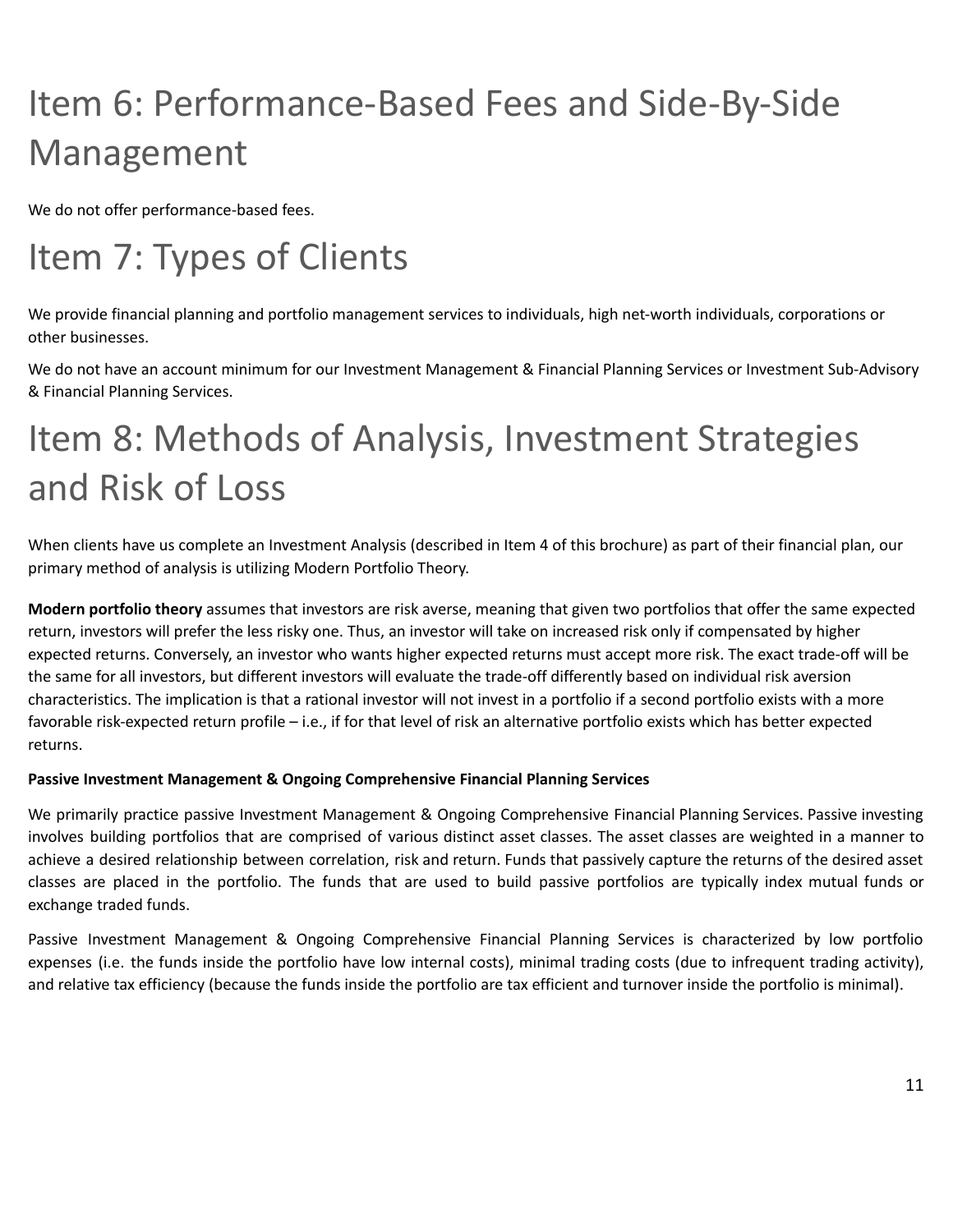In contrast, active management involves a single manager or managers who employ some method, strategy or technique to construct a portfolio that is intended to generate returns that are greater than the broader market or a designated benchmark. Academic research indicates most active managers underperform the market.

**Use of Outside Managers:** We may refer Clients to third-party investment advisers ("outside managers"). Our analysis of outside managers involves the examination of the experience, expertise, investment philosophies, and past performance of the outside managers in an attempt to determine if that manager has demonstrated an ability to invest over a period of time and in different economic conditions. We monitor the manager's underlying holdings, strategies, concentrations, and leverage as part of our overall periodic risk assessment. Additionally, as part of our due diligence process, we survey the manager's compliance and business enterprise risks. A risk of investing with an outside manager who has been successful in the past is that he or she may not be able to replicate that success in the future. In addition, as we do not control the underlying investments in an outside manager's portfolio. There is also a risk that a manager may deviate from the stated investment mandate or strategy of the portfolio, making it a less suitable investment for our Clients. Moreover, as we do not control the manager's daily business and compliance operations, we may be unaware of the lack of internal controls necessary to prevent business, regulatory or reputational deficiencies.

### **Material Risks Involved**

All investing strategies we offer involve risk and may result in a loss of your original investment which you should be prepared **to bear.** Many of these risks apply equally to stocks, bonds, commodities and any other investment or security. Material risks associated with our investment strategies are listed below.

**Market Risk:** Market risk involves the possibility that an investment's current market value will fall because of a general market decline, reducing the value of the investment regardless of the operational success of the issuer's operations or its financial condition.

**Strategy Risk:** The Adviser's investment strategies and/or investment techniques may not work as intended.

**Small and Medium Cap Company Risk:** Securities of companies with small and medium market capitalizations are often more volatile and less liquid than investments in larger companies. Small and medium cap companies may face a greater risk of business failure, which could increase the volatility of the client's portfolio.

**Turnover Risk:** At times, the strategy may have a portfolio turnover rate that is higher than other strategies. A high portfolio turnover would result in correspondingly greater brokerage commission expenses and may result in the distribution of additional capital gains for tax purposes. These factors may negatively affect the account's performance.

**Limited markets:** Certain securities may be less liquid (harder to sell or buy) and their prices may at times be more volatile than at other times. Under certain market conditions we may be unable to sell or liquidate investments at prices we consider reasonable or favorable, or find buyers at any price.

**Concentration Risk:** Certain investment strategies focus on particular asset-classes, industries, sectors or types of investment. From time to time these strategies may be subject to greater risks of adverse developments in such areas of focus than a strategy that is more broadly diversified across a wider variety of investments.

**Interest Rate Risk:** Bond (fixed income) prices generally fall when interest rates rise, and the value may fall below par value or the principal investment. The opposite is also generally true: bond prices generally rise when interest rates fall. In general, fixed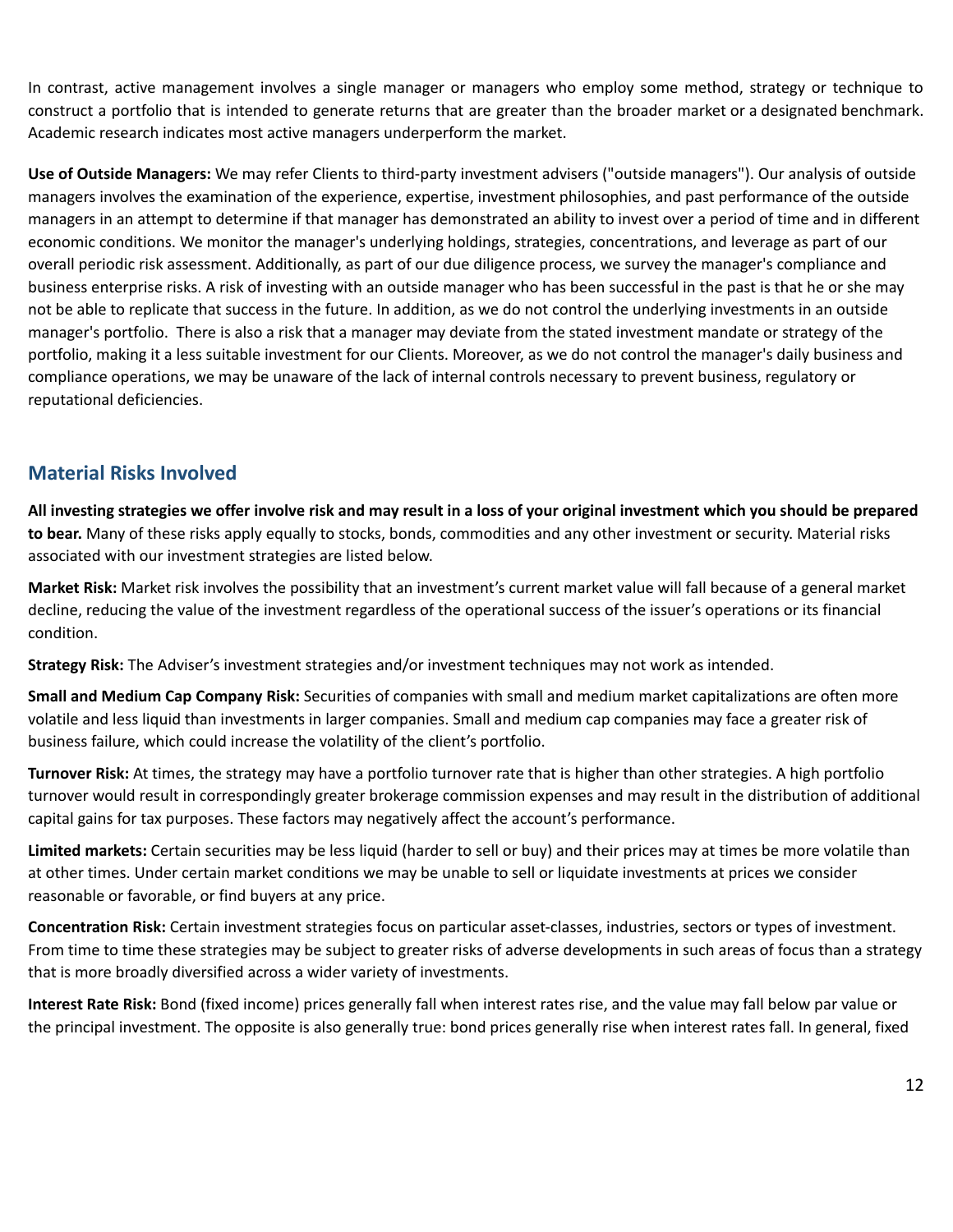income securities with longer maturities are more sensitive to these price changes. Most other investments are also sensitive to the level and direction of interest rates.

**Legal or Legislative Risk**: Legislative changes or Court rulings may impact the value of investments, or the securities' claim on the issuer's assets and finances.

**Inflation**: Inflation may erode the buying-power of your investment portfolio, even if the dollar value of your investments remains the same.

# **Risks Associated with Securities**

Apart from the general risks outlined above which apply to all types of investments, specific securities may have other risks.

**Common stocks** may go up and down in price quite dramatically, and in the event of an issuer's bankruptcy or restructuring could lose all value. A slower-growth or recessionary economic environment could have an adverse effect on the price of all stocks.

**Corporate Bonds** are debt securities to borrow money. Generally, issuers pay investors periodic interest and repay the amount borrowed either periodically during the life of the security and/or at maturity. Alternatively, investors can purchase other debt securities, such as zero coupon bonds, which do not pay current interest, but rather are priced at a discount from their face values and their values accrete over time to face value at maturity. The market prices of debt securities fluctuate depending on such factors as interest rates, credit quality, and maturity. In general, market prices of debt securities decline when interest rates rise and increase when interest rates fall. The longer the time to a bond's maturity, the greater its interest rate risk.

**Bank Obligations** including bonds and certificates of deposit may be vulnerable to setbacks or panics in the banking industry. Banks and other financial institutions are greatly affected by interest rates and may be adversely affected by downturns in the U.S. and foreign economies or changes in banking regulations.

**Municipal Bonds** are debt obligations generally issued to obtain funds for various public purposes, including the construction of public facilities. Municipal bonds pay a lower rate of return than most other types of bonds. However, because of a municipal bond's tax-favored status, investors should compare the relative after-tax return to the after-tax return of other bonds, depending on the investor's tax bracket. Investing in municipal bonds carries the same general risks as investing in bonds in general. Those risks include interest rate risk, reinvestment risk, inflation risk, market risk, call or redemption risk, credit risk, and liquidity and valuation risk.

**Exchange Traded Funds** prices may vary significantly from the Net Asset Value due to market conditions. Certain Exchange Traded Funds may not track underlying benchmarks as expected.

**Investment Companies Risk**. When a client invests in open end mutual funds or ETFs, the client indirectly bears its proportionate share of any fees and expenses payable directly by those funds. Therefore, the client will incur higher expenses, many of which may be duplicative. In addition, the client's overall portfolio may be affected by losses of an underlying fund and the level of risk arising from the investment practices of an underlying fund (such as the use of derivatives). ETFs are also subject to the following risks: (i) an ETF's shares may trade at a market price that is above or below their net asset value; (ii) trading of an ETF's shares may be halted if the listing exchange's officials deem such action appropriate, the shares are de-listed from the exchange, or the activation of market-wide "circuit breakers" (which are tied to large decreases in stock prices) halts stock trading generally. The Adviser has no control over the risks taken by the underlying funds in which client's invest.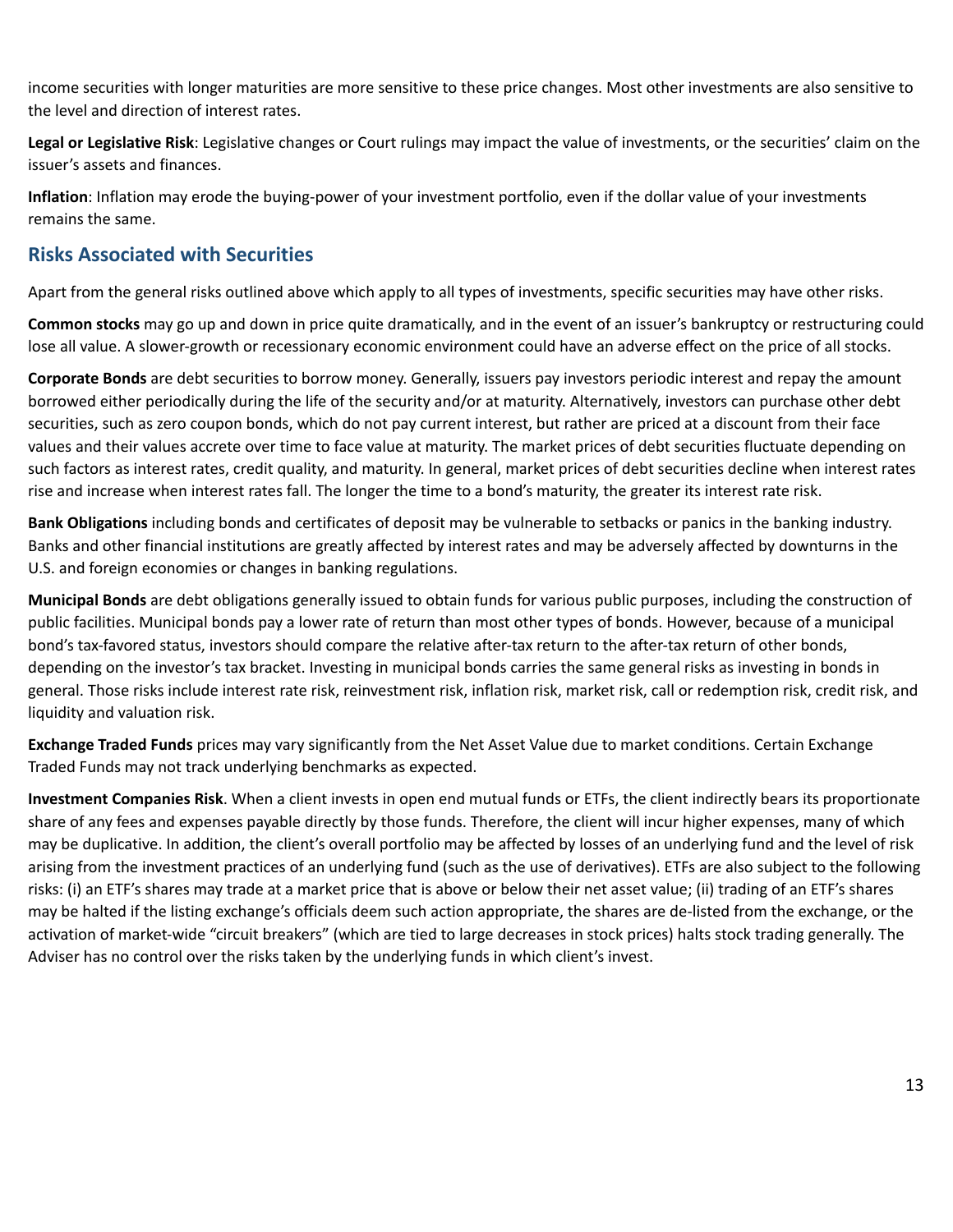# <span id="page-13-0"></span>Item 9: Disciplinary Information

# **Criminal or Civil Actions**

MFM and its management have not been involved in any criminal or civil action.

### **Administrative Enforcement Proceedings**

MFM and its management have not been involved in administrative enforcement proceedings.

### **Self-Regulatory Organization Enforcement Proceedings**

MFM and its management have not been involved in legal or disciplinary events that are material to a client's or prospective client's evaluation of MFM or the integrity of its management.

# <span id="page-13-1"></span>Item 10: Other Financial Industry Activities and Affiliations

No MFM employee is registered, or have an application pending to register, as a broker-dealer or a registered representative of a broker-dealer.

No MFM employee is registered, or have an application pending to register, as a futures commission merchant, commodity pool operator or a commodity trading advisor.

MFM does not have any related parties. As a result, we do not have a relationship with any related parties.

MFM only receives compensation directly from clients. We do not receive compensation from any outside source. We do not have any conflicts of interest with any outside party.

# **Recommendations or Selections of Other Investment Advisers**

As referenced in Item 4 of this brochure, MFM recommends clients to Outside Managers to manage their accounts. In the event that we recommend an Outside Manager, please note that we do not share in their advisory fee. Our fee is separate and in addition to their compensation (as noted in Item 5) and will be described to you prior to engagement. You are not obligated, contractually or otherwise, to use the services of any Outside Manager we recommend. Additionally, MFM will only recommend an Outside Manager who is properly licensed or registered as an investment adviser.

# <span id="page-13-2"></span>Item 11: Code of Ethics, Participation or Interest in Client Transactions and Personal Trading

As a fiduciary, our firm and its associates have a duty of utmost good faith to act solely in the best interests of each client. Our clients entrust us with their funds and personal information, which in turn places a high standard on our conduct and integrity. Our fiduciary duty is a core aspect of our Code of Ethics and represents the expected basis of all of our dealings. The firm also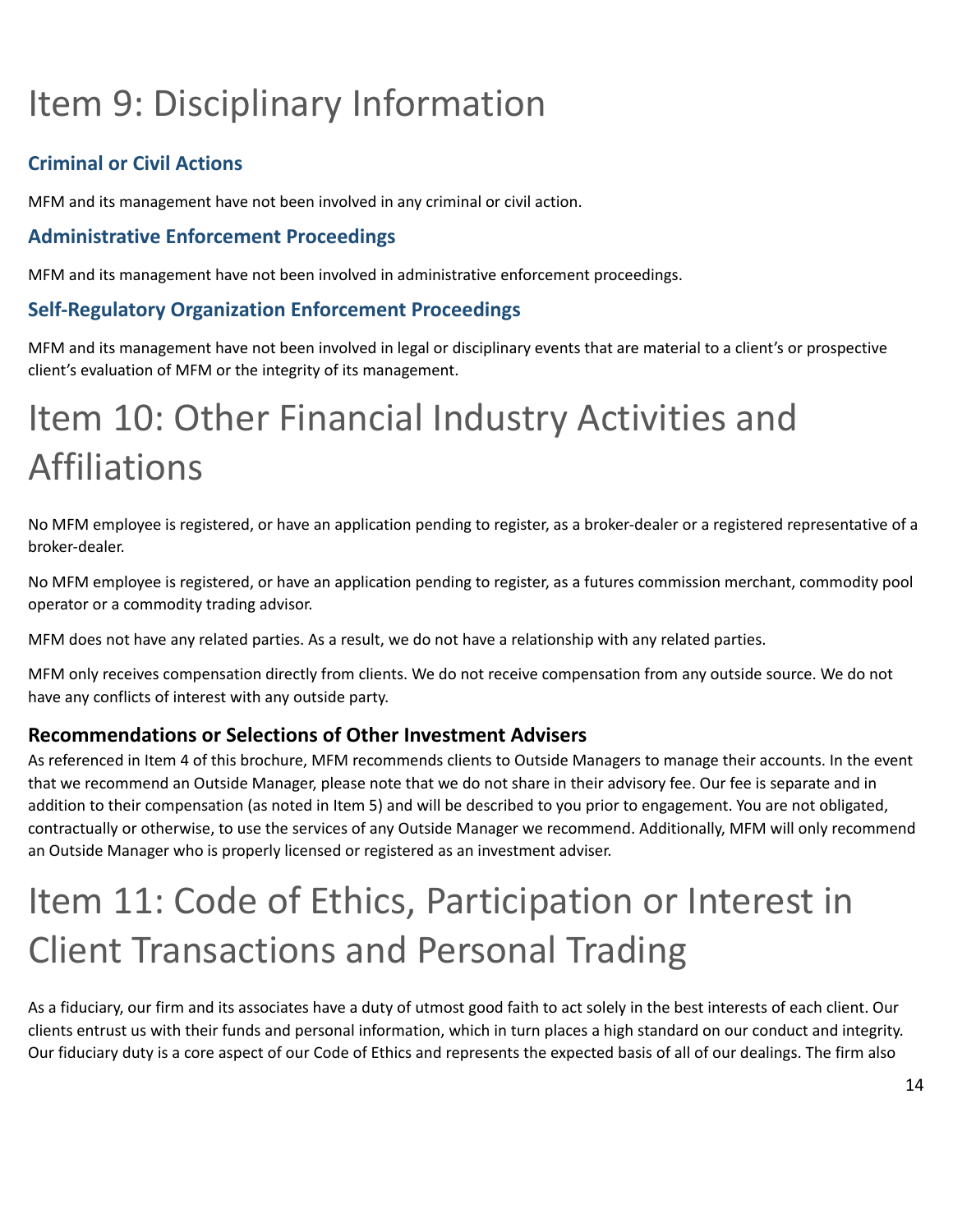accepts the obligation not only to comply with the mandates and requirements of all applicable laws and regulations but also to take responsibility to act in an ethical and professionally responsible manner in all professional services and activities.

# **Code of Ethics Description**

This code does not attempt to identify all possible conflicts of interest, and literal compliance with each of its specific provisions will not shield associated persons from liability for personal trading or other conduct that violates a fiduciary duty to advisory clients. A summary of the Code of Ethics' Principles is outlined below.

- Integrity Associated persons shall offer and provide professional services with integrity.
- Objectivity Associated persons shall be objective in providing professional services to clients.
- Competence Associated persons shall provide services to clients competently and maintain the necessary knowledge and skill to continue to do so in those areas in which they are engaged.
- Fairness Associated persons shall perform professional services in a manner that is fair and reasonable to clients, principals, partners, and employers, and shall disclose conflict(s) of interest in providing such services.
- Confidentiality Associated persons shall not disclose confidential client information without the specific consent of the client unless in response to proper legal process, or as required by law.
- Professionalism Associated persons' conduct in all matter shall reflect credit of the profession.
- Diligence Associated persons shall act diligently in providing professional services.

We periodically review and amend our Code of Ethics to ensure that it remains current, and we require all firm access persons to attest to their understanding of and adherence to the Code of Ethics at least annually. Our firm will provide of copy of its Code of Ethics to any client or prospective client upon request.

### **Investment Recommendations Involving a Material Financial Interest and Conflicts of Interest**

Neither our firm, its associates or any related person is authorized to recommend to a client, or effect a transaction for a client, involving any security in which our firm or a related person has a material financial interest, such as in the capacity as an underwriter, adviser to the issuer, etc.

### **Advisory Firm Purchase of Same Securities Recommended to Clients and Conflicts of Interest**

Our firm and its "related persons" may buy or sell securities similar to, or different from, those we recommend to clients for their accounts. In an effort to reduce or eliminate certain conflicts of interest involving the firm or personal trading, our policy may require that we restrict or prohibit associates' transactions in specific reportable securities transactions. Any exceptions or trading pre-clearance must be approved by the firm principal in advance of the transaction in an account, and we maintain the required personal securities transaction records per regulation.

### **Trading Securities At/Around the Same Time as Client's Securities**

From time to time, our firm or its "related persons" may buy or sell securities for themselves at or around the same time as clients. We will not trade non-mutual fund securities 5 days prior to the same security for clients.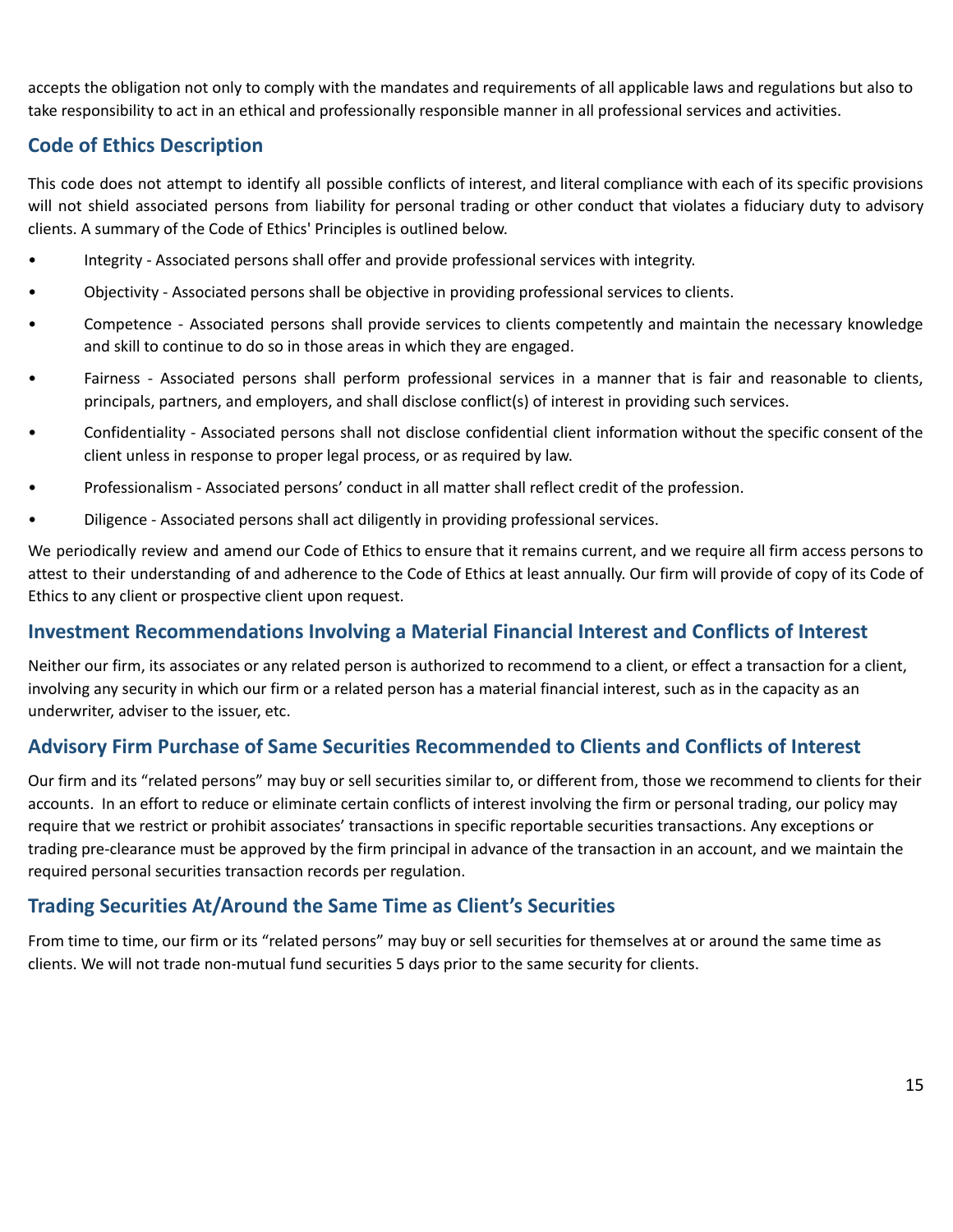# <span id="page-15-0"></span>Item 12: Brokerage Practices

# **Factors Used to Select Custodians and/or Broker-Dealers**

Moore Financial Management, Inc. does not have any affiliation with Broker-Dealers. Specific custodian recommendations are made to client based on their need for such services. We recommend custodians based on the reputation and services provided by the firm.

#### **1. Research and Other Soft-Dollar Benefits**

We currently receive soft dollar benefits by nature of our relationship with TD Ameritrade.

#### **2. Brokerage for Client Referrals**

We receive no referrals from a broker-dealer or third party in exchange for using that broker-dealer or third party.

#### **3. Clients Directing Which Broker/Dealer/Custodian to Use**

We do recommend a specific custodian for clients to use, however, clients may custody their assets at a custodian of their choice. Clients may also direct us to use a specific broker-dealer to execute transactions. By allowing clients to choose a specific custodian, we may be unable to achieve most favorable execution of client transaction and this may cost clients money over using a lower-cost custodian.

### **The Custodian and Brokers We Use (TD Ameritrade)**

The Advisor also participates in the institutional advisor program (the "Program") offered by TD Ameritrade Institutional. TD Ameritrade Institutional is a division of TD Ameritrade Inc., member FINRA/SIPC ("TD Ameritrade "), an unaffiliated SEC-registered broker-dealer and FINRA member. TD Ameritrade offers to independent investment Advisors services which include custody of securities, trade execution, clearance, and settlement of transactions. Advisor receives some benefits from TD Ameritrade through its participation in the program. (Please see the disclosure under Item 14 below.)

### **The Custodian and Brokers We Use (Betterment Securities)**

MFM does not maintain custody of your assets that we manage, although we may be deemed to have custody of your assets if you give us authority to withdraw advisory fees from your account (see Item 15—Custody, below). Your assets must be maintained in an account at a "qualified custodian," generally a broker-dealer or bank. We may recommend that our clients use MTG, LLC dba Betterment Securities ("Betterment Securities"), a registered broker-dealer, member SIPC, as the qualified custodian. We are independently owned and operated and are not affiliated with Betterment Securities. Betterment Securities will hold your assets in a brokerage account and buy and sell securities when we and/or you instruct them to. While we may recommend that you use Betterment Securities as custodian/broker, you will decide whether to do so and will open your account with Betterment Securities by entering into an account agreement directly with them. We do not open the account for you, although we may assist you in doing so. If you do not wish to place your assets with Betterment Securities, then we cannot manage your account on Betterment Institutional (defined below).

#### **Your Brokerage and Custody Costs**

For our clients' accounts that Betterment Securities maintains, Betterment Securities generally does not charge you separately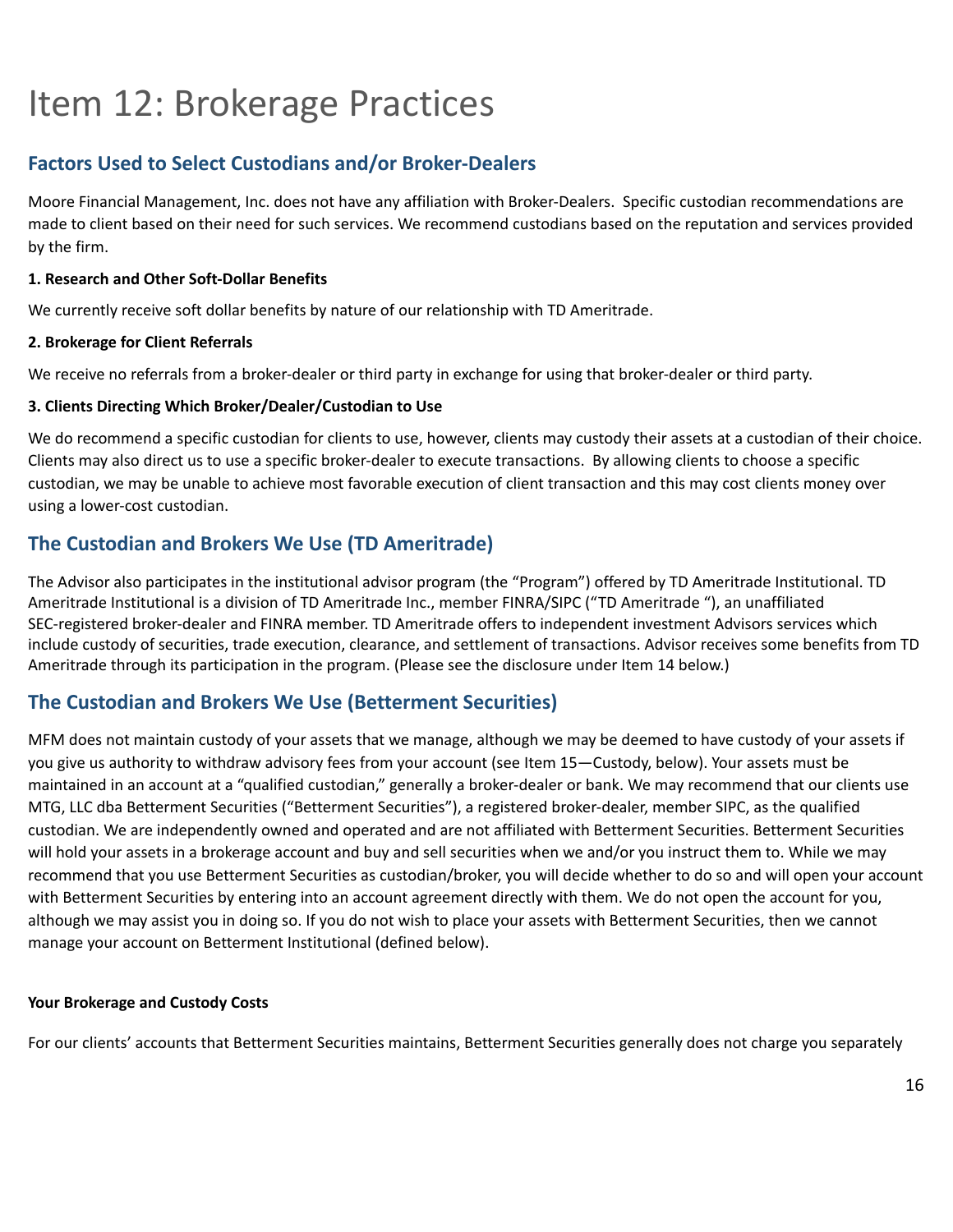for custody services, but is compensated as part of the Betterment Institutional (defined below) platform fee, which is a percentage of the dollar amount of assets in the account in lieu of commissions. We have determined that having Betterment Securities execute trades is consistent with our duty to seek "best execution" of your trades. Best execution means the most favorable terms for a transaction based on all relevant factors, including those listed above (see "Factors Used to Select Custodians and/or Broker-Dealers").

#### **Services Available to Us via Betterment Institutional**

Betterment Securities serves as broker dealer to Betterment Institutional, an investment and advice platform serving independent investment advisory firms like us ("Betterment Institutional"). Betterment Institutional also makes available various support services which may not be available to Betterment's retail customers. Some of those services help us manage or administer our clients' accounts, while others help us manage and grow our business. Betterment Institutional's support services are generally available on an unsolicited basis (we don't have to request them) and at no charge to us. Following is a more detailed description of Betterment Institutional's support services:

- 1. SERVICES THAT BENEFIT YOU. Betterment Institutional includes access to a range of investment products, execution of securities transactions, and custody of client assets through Betterment Securities. Betterment Securities' services described in this paragraph generally benefit you and your account.
- 2. SERVICES THAT MAY NOT DIRECTLY BENEFIT YOU. Betterment Institutional also makes available to us other products and services that benefit us, but may not directly benefit you or your account. These products and services assist us in managing and administering our clients' accounts, such as software and technology that may:
- 3. Assist with back-office functions, record keeping, and client reporting of our clients' accounts.
- 4. Provide access to client account data (such as duplicate trade confirmations and account statements).
- 5. Provide pricing and other market data.
- 6. Assist with back-office functions, record keeping, and client reporting.
- 7. SERVICES THAT GENERALLY BENEFIT ONLY US. By using Betterment Institutional, we will
- 8. be offered other services intended to help us manage and further develop our business enterprise. These services include:
- 9. Educational conferences and events.
- 10. Consulting on technology, compliance, legal, and business needs.
- 11. Publications and conferences on practice management and business succession.

#### **Our Interest in Betterment Securities' Services**

The availability of these services from Betterment Institutional benefits us because we do not have to produce or purchase them. In addition, we don't have to pay for Betterment Securities' services. These services may be contingent upon us committing a certain amount of business to Betterment Securities in assets in custody. We may have an incentive to recommend that you maintain your account with Betterment Securities, based on our interest in receiving Betterment Institutional and Betterment Securities' services that benefit our business rather than based on your interest in receiving the best value in custody services and the most favorable execution of your transactions. This is a potential conflict of interest. We believe, however, that our selection of Betterment Securities as custodian and broker is in the best interests of our clients. Our selection is primarily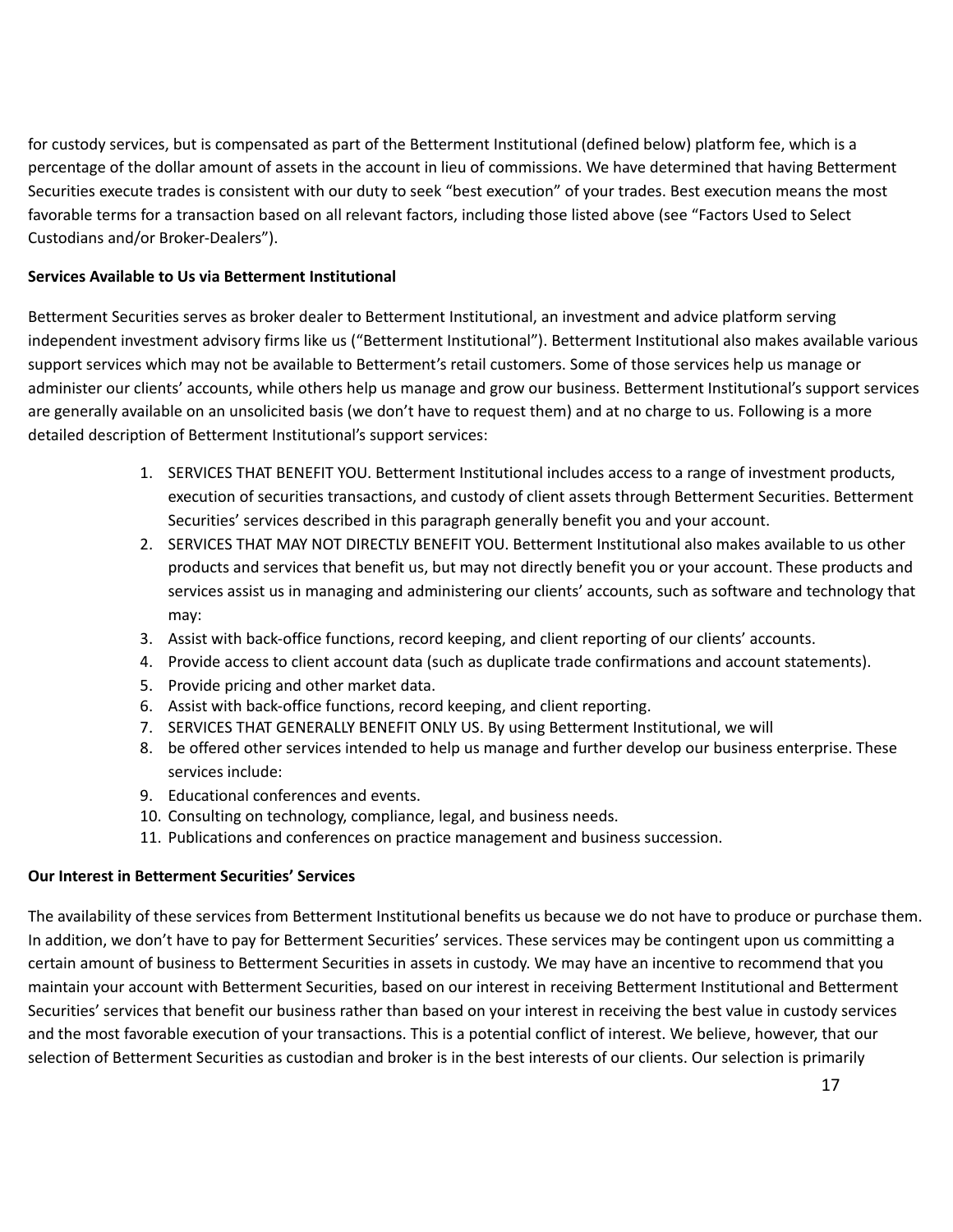supported by the scope, quality, and price of Betterment Securities' services and not Betterment Institutional and Betterment Securities' services that benefit only us.

# **Aggregating (Block) Trading for Multiple Client Accounts**

Generally, we combine multiple orders for shares of the same securities purchased for advisory accounts we manage (this practice is commonly referred to as "block trading"). We will then distribute a portion of the shares to participating accounts in a fair and equitable manner. The distribution of the shares purchased is typically proportional to the size of the account, but it is not based on account performance or the amount or structure of management fees. Subject to our discretion, regarding particular circumstances and market conditions, when we combine orders, each participating account pays an average price per share for all transactions and pays a proportionate share of all transaction costs. Accounts owned by our firm or persons associated with our firm may participate in block trading with your accounts; however, they will not be given preferential treatment.

# <span id="page-17-0"></span>Item 13: Review of Accounts

Client accounts with the Investment Management & Ongoing Comprehensive Financial Planning Services Service will be reviewed regularly on a quarterly basis by C Garrett Moore, Founder and CCO. The account is reviewed with regards to the client's investment policies and risk tolerance levels. Events that may trigger a special review would be unusual performance, addition or deletions of client imposed restrictions, excessive draw-down, volatility in performance, or buy and sell decisions from the firm or per client's needs.

Clients will receive trade confirmations from the broker(s) for each transaction in their accounts as well as monthly or quarterly statements and annual tax reporting statements from their custodian showing all activity in the accounts, such as receipt of dividends and interest.

MFM will not provide written reports to Investment Management & Ongoing Comprehensive Financial Planning Services clients.

# <span id="page-17-1"></span>Item 14: Client Referrals and Other Compensation

We do not receive any economic benefit, directly or indirectly, from any third party for advice rendered to our clients. Nor do we, directly or indirectly, compensate any person who is not advisory personnel for client referrals.

We receive a non-economic benefit from Betterment Institutional and Betterment Securities in the form of the support products and services it makes available to us and other independent investment advisors whose clients maintain their accounts at Betterment Securities. These products and services, how they benefit us, and the related conflicts of interest are described above (see Item 12—Brokerage Practices). The availability to us of Betterment Institutional and Betterment Securities' products and services is not based on us giving particular investment advice, such as buying particular securities for our clients.

We receive a non-economic benefit from TD Ameritrade in the form of the support products and services it makes available to us and other independent investment advisors whose clients maintain their accounts at TD Ameritrade. These products and services, how they benefit us, and the related conflicts of interest are described above (see Item 12—Brokerage Practices). The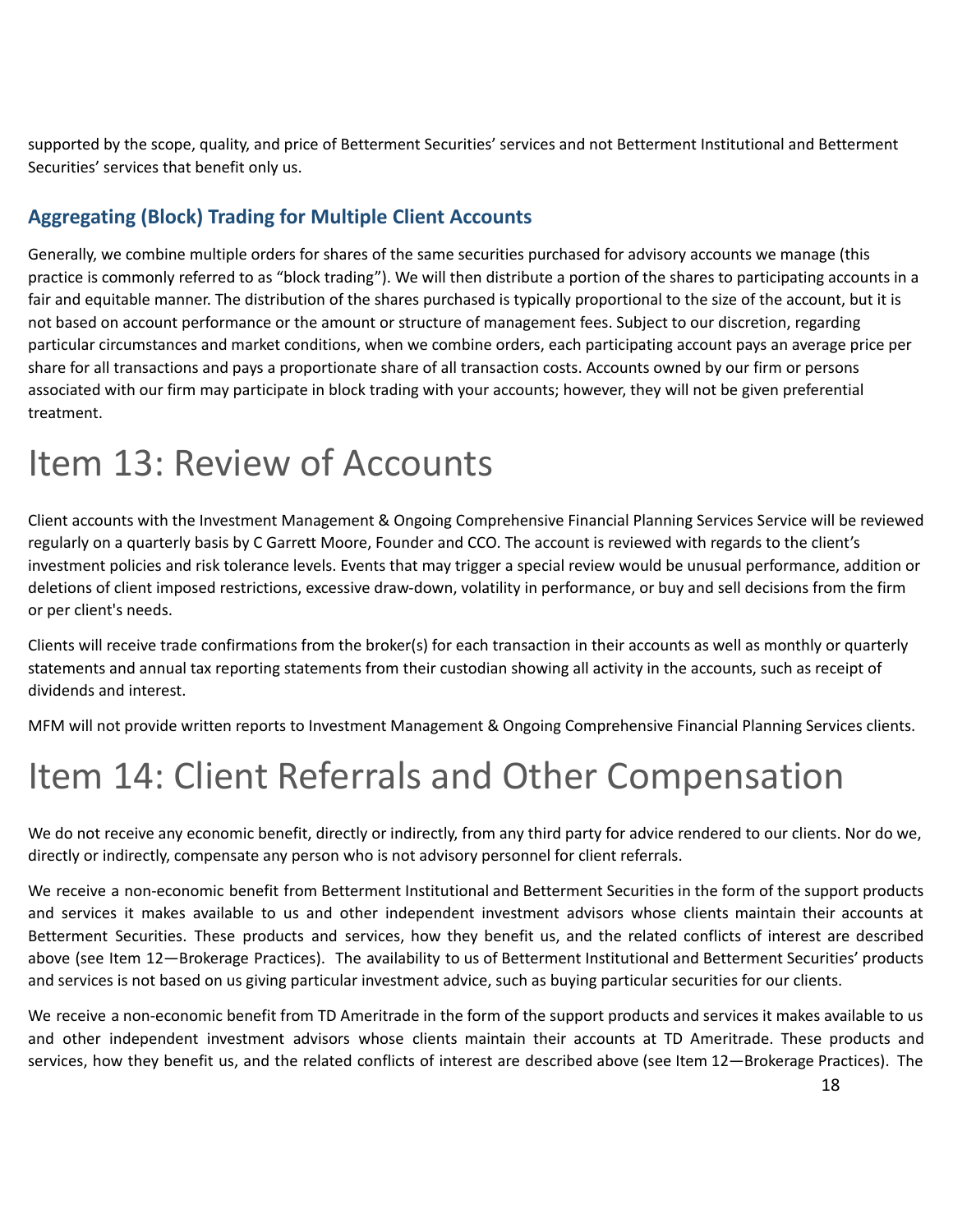availability to us of TD Ameritrade's products and services is not based on us giving particular investment advice, such as buying particular securities for our clients.

As disclosed under Item 12, above, Advisor participates in TD Ameritrade's institutional customer program and Advisor may recommend TD Ameritrade to Clients for custody and brokerage services. There is no direct link between Advisor's participation in the program and the investment advice it gives to its Clients, although Advisor receives economic benefits through its participation in the program that are typically not available to TD Ameritrade retail investors. These benefits include the following products and services (provided without cost or at a discount): receipt of duplicate Client statements and confirmations; research related products and tools; consulting services; access to a trading desk serving Advisor participants; access to block trading (which provides the ability to aggregate securities transactions for execution and then allocate the appropriate shares to Client accounts); the ability to have advisory fees deducted directly from Client accounts; access to an electronic communications network for Client order entry and account information; access to mutual funds with no transaction fees and to certain institutional money managers; and discounts on compliance, marketing, research, technology, and practice management products or services provided to Advisor by third party vendors. TD Ameritrade may also have paid for business consulting and professional services received by Advisor's related persons. Some of the products and services made available by TD Ameritrade through the program may benefit Advisor but may not benefit its Client accounts. These products or services may assist Advisor in managing and administering Client accounts, including accounts not maintained at TD Ameritrade. Other services made available by TD Ameritrade are intended to help Advisor manage and further develop its business enterprise. The benefits received by Advisor or its personnel through participation in the program do not depend on the number of brokerage transactions directed to TD Ameritrade. As part of its fiduciary duties to Clients, Advisor endeavors at all times to put the interests of its Clients first. Clients should be aware, however, that the receipt of economic benefits by Advisor or its related persons in and of itself creates a potential conflict of interest and may indirectly influence the Advisor's choice of TD Ameritrade for custody and brokerage services.

# <span id="page-18-0"></span>Item 15: Custody

MFM does not accept custody of client funds except in the instance of withdrawing client fees.

For client accounts in which MFM directly debits their advisory fee:

- i. MFM will send a copy of its invoice to the custodian at the same time that it sends the client a copy.
- ii. The custodian will send at least quarterly statements to the client showing all disbursements for the account, including the amount of the advisory fee.
- iii. The client will provide written authorization to MFM, permitting them to be paid directly for their accounts held by the custodian.

Clients should receive at least quarterly statements from the broker dealer, bank or other qualified custodian that holds and maintains client's investment assets. We urge you to carefully review such statements and compare such official custodial records to the account statements or reports that we may provide to you. Our statements or reports may vary from custodial statements based on accounting procedures, reporting dates, or valuation methodologies of certain securities.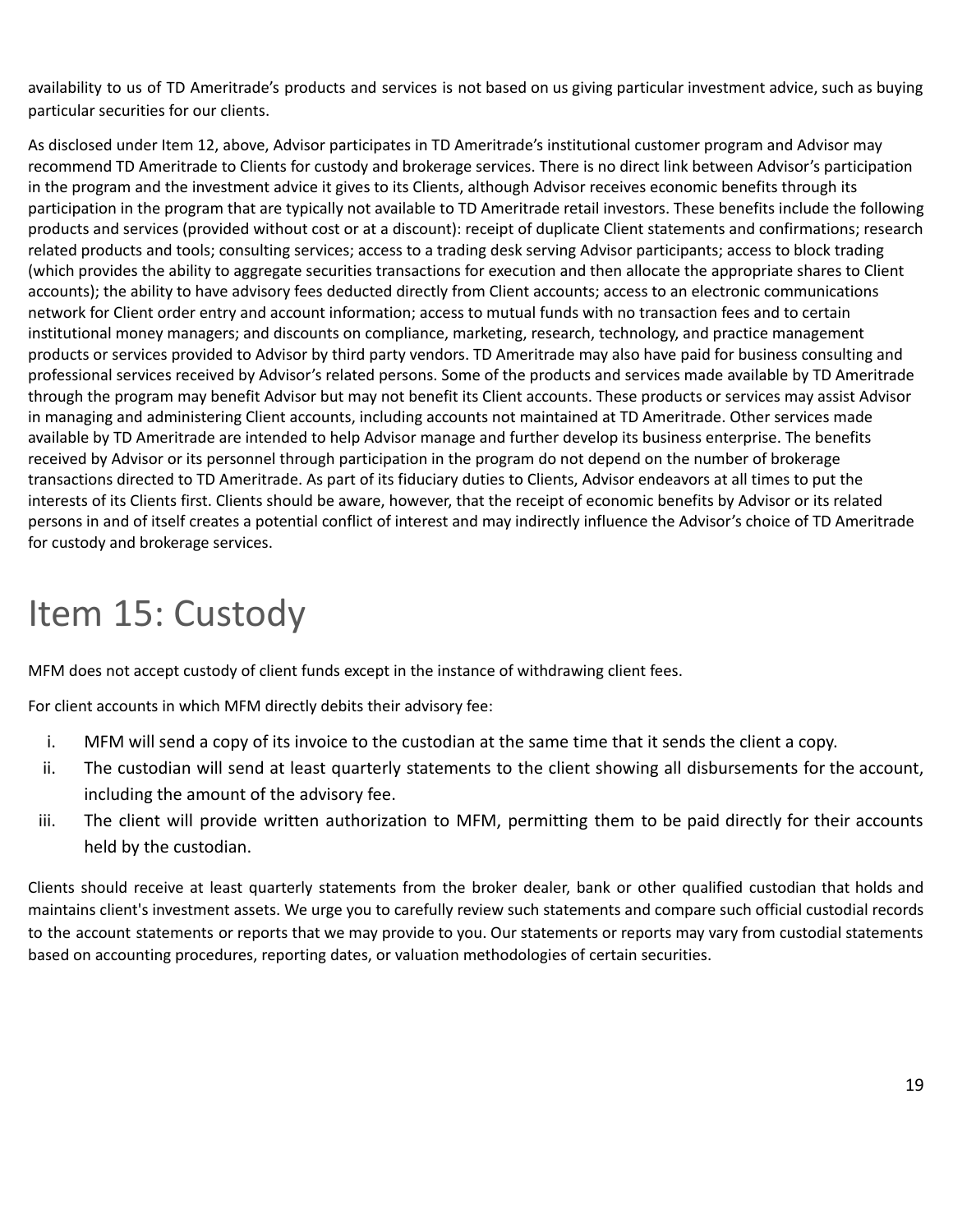# <span id="page-19-0"></span>Item 16: Investment Discretion

For those client accounts where we provide Investment Management & Ongoing Comprehensive Financial Planning Services, we maintain discretion over client accounts with respect to securities to be bought and sold and the amount of securities to be bought and sold. Investment discretion is explained to clients in detail when an advisory relationship has commenced. At the start of the advisory relationship, the client will execute a Limited Power of Attorney, which will grant our firm discretion over the account. Additionally, the discretionary relationship will be outlined in the advisory contract and signed by the client.

# <span id="page-19-1"></span>Item 17: Voting Client Securities

We do not vote Client proxies. Therefore, Clients maintain exclusive responsibility for: (1) voting proxies, and (2) acting on corporate actions pertaining to the Client's investment assets. The Client shall instruct the Client's qualified custodian to forward to the Client copies of all proxies and shareholder communications relating to the Client's investment assets. If the client would like our opinion on a particular proxy vote, they may contact us at the number listed on the cover of this brochure.

In most cases, you will receive proxy materials directly from the account custodian. However, in the event we were to receive any written or electronic proxy materials, we would forward them directly to you by mail, unless you have authorized our firm to contact you by electronic mail, in which case, we would forward you any electronic solicitation to vote proxies.

# <span id="page-19-2"></span>Item 18: Financial Information

Registered Investment Advisers are required in this Item to provide you with certain financial information or disclosures about our financial condition. We have no financial commitment that impairs our ability to meet contractual and fiduciary commitments to clients, and we have not been the subject of a bankruptcy proceeding.

We do not have custody of client funds or securities or require or solicit prepayment of more than \$500 in fees per client six months in advance.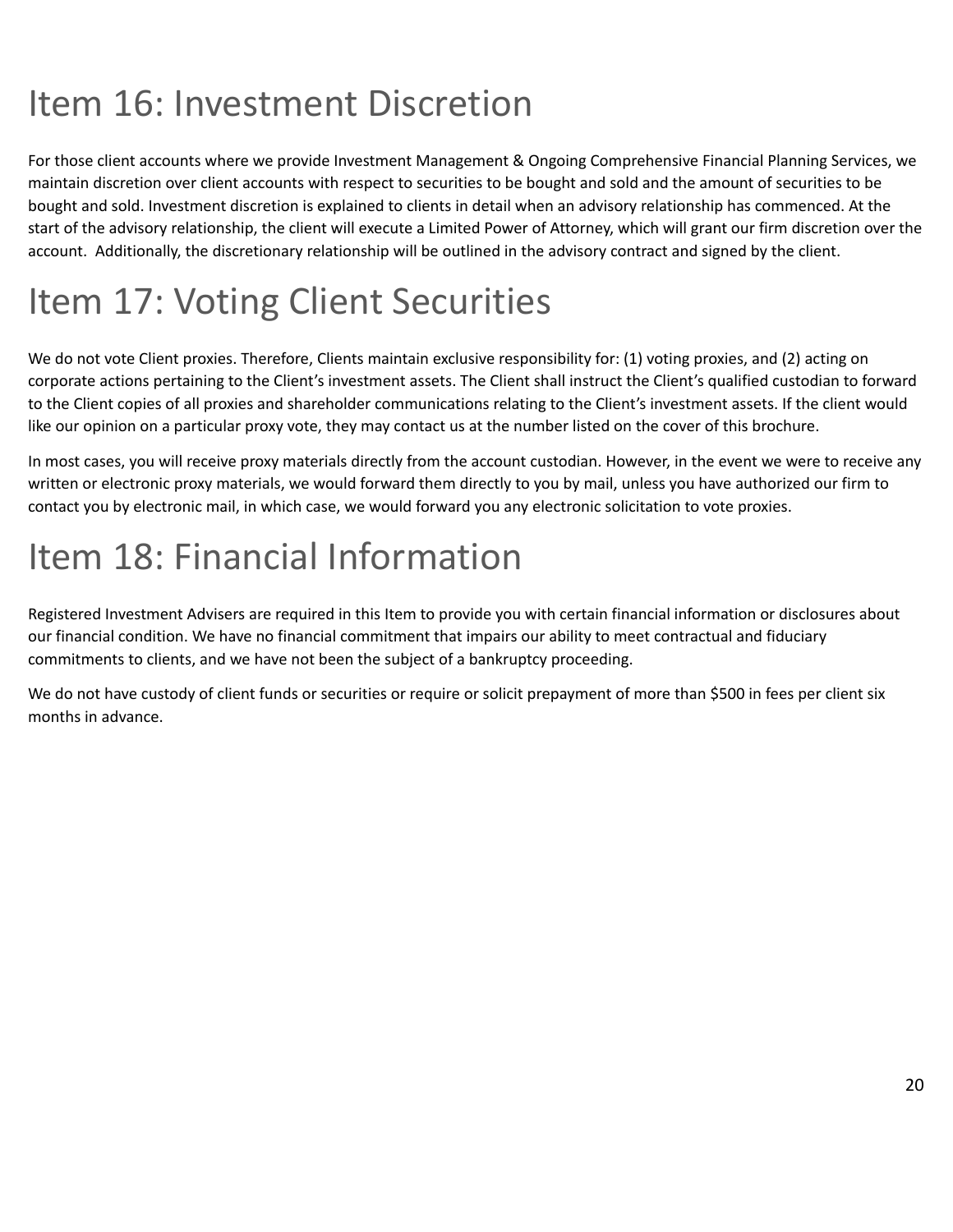# <span id="page-20-0"></span>Item 19: Requirements for State-Registered Advisers

# **C Garrett Moore**

Born: 1986

### **Educational Background**

• 2010– BBA Management, Banking, Finance, Northwood University

### **Business Experience**

- 09/2017 Present, Moore Financial Management, Inc., Founder and CCO
- 07/2010 11/2017, National Planning Corporation, Registered Rep & Investment Adviser Representative.
- 06/2007 07/2010, Gary Moore & Co., Administrative Assistant.
- 09/2007 02/2008, Northwood University, Assistant to the Executive Director.

### **Professional Designations, Licensing & Exams**

#### **Series 66 - Uniform Combined State Law Examination**

### **Other Business Activities**

C Garrett Moore is not involved with outside business activities.

### **Performance Based Fees**

MFM is not compensated by performance-based fees.

### **Material Disciplinary Disclosures**

No management person at Moore Financial Management, Inc. has ever been involved in an arbitration claim of any kind or been found liable in a civil, self-regulatory organization, or administrative proceeding.

# **Material Relationships That Management Persons Have With Issuers of Securities**

Moore Financial Management, Inc., nor C Garrett Moore, have any relationship or arrangement with issuers of securities.

### **Additional Compensation**

C Garrett Moore does not receive any economic benefit from any person, company, or organization, in exchange for providing clients advisory services through MFM.

#### **Supervision**

C Garrett Moore, as Founder and Chief Compliance Officer of MFM, is responsible for supervision. He may be contacted at the phone number on this brochure supplement.

### **Requirements for State Registered Advisers**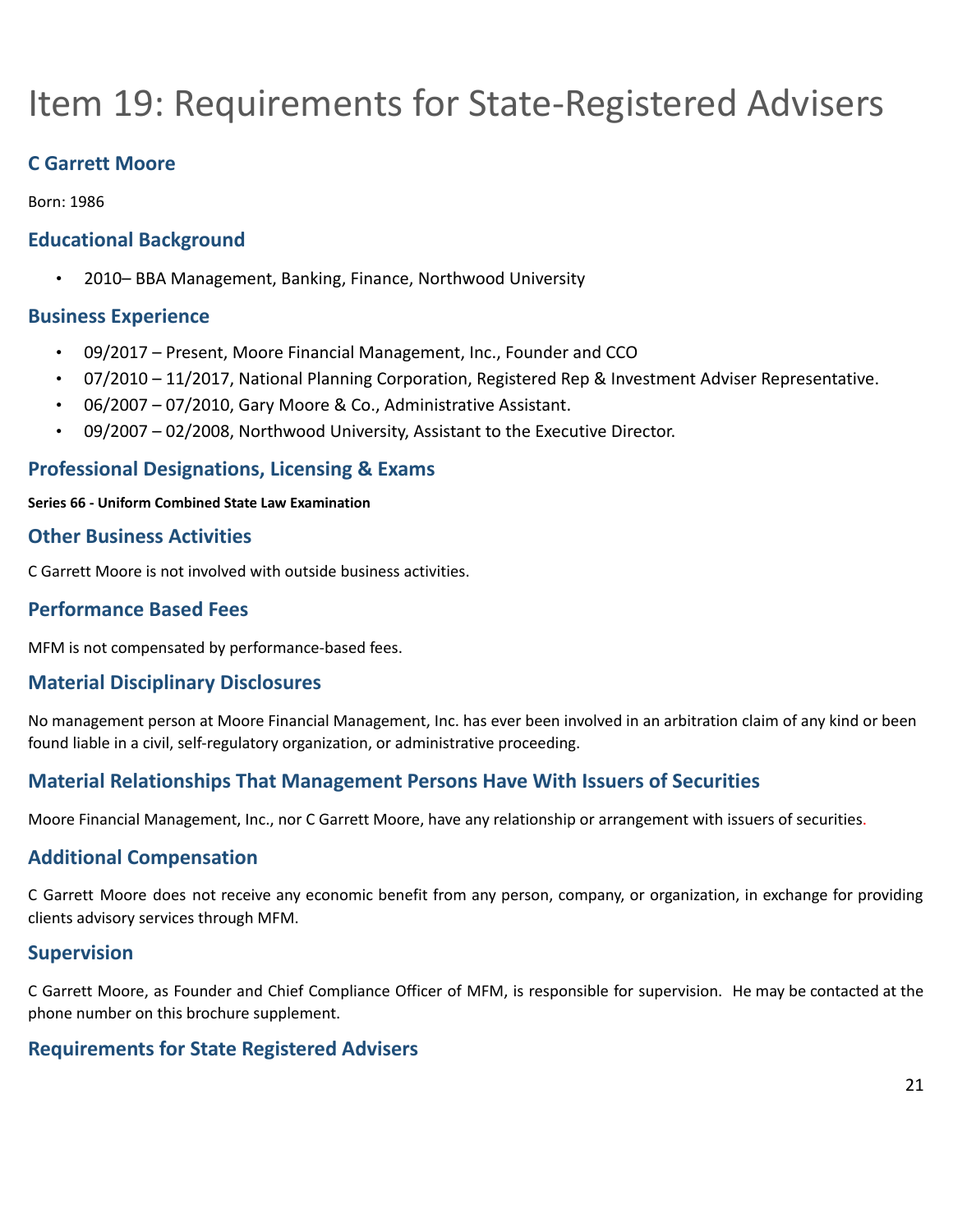C Garrett Moore has NOT been involved in an arbitration, civil proceeding, self-regulatory proceeding, administrative proceeding, or a bankruptcy petition.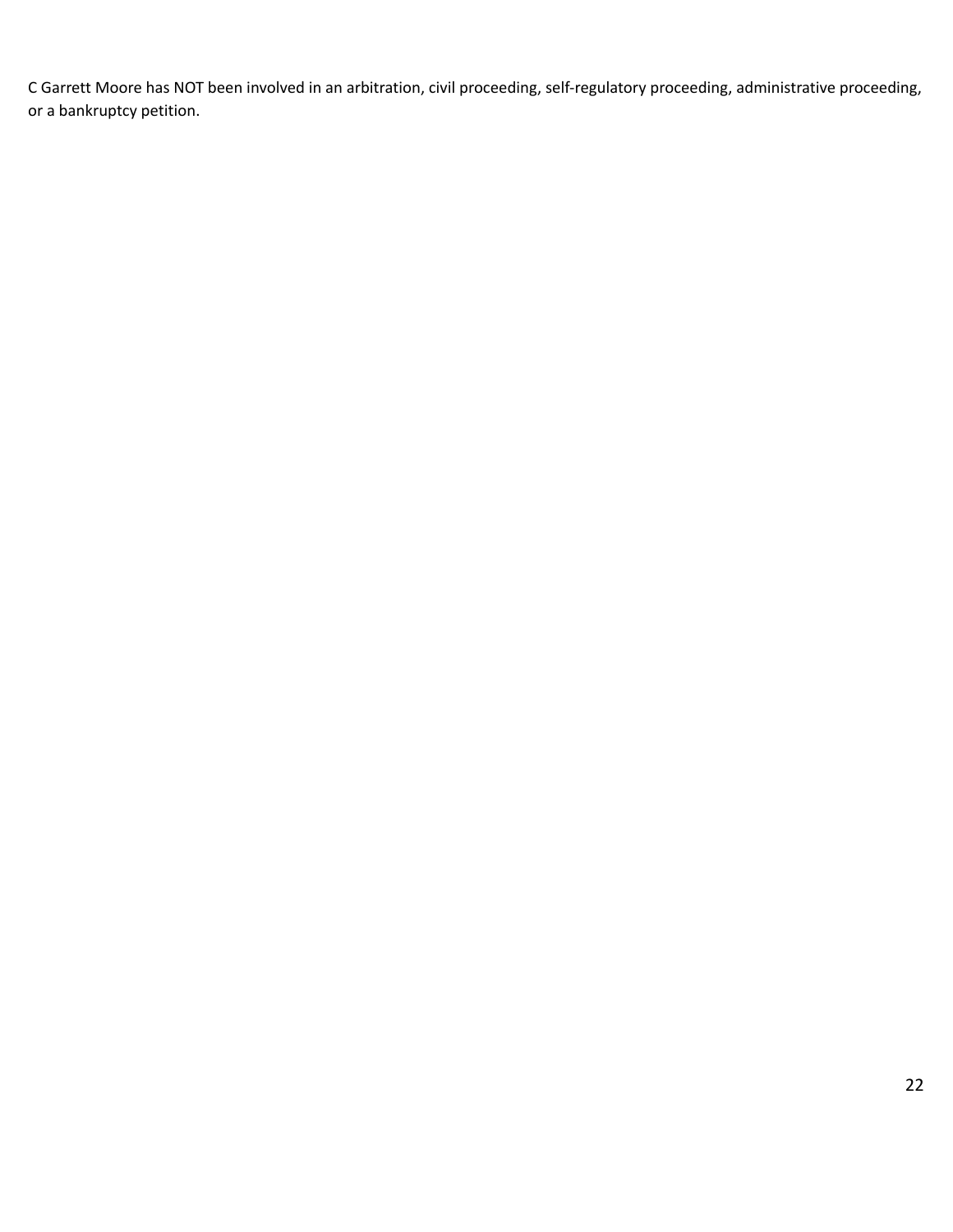# Moore Financial Management, Inc.

12343 Whisper Lake Drive Bradenton, FL 34211 941-544-2269

Dated April 26, 2021

<span id="page-22-0"></span>Form ADV Part 2B – Brochure Supplement

# *For*

# **C Garrett Moore - Individual CRD# 5348296**

### Founder, and Chief Compliance Officer

This brochure supplement provides information about C Garrett Moore that supplements the Moore Financial Management, Inc. ("MFM") brochure. A copy of that brochure precedes this supplement. Please contact C Garrett Moore if the MFM brochure is not included with this supplement or if you have any questions about the contents of this supplement.

Additional information about C Garrett Moore is available on the SEC's website at [www.adviserinfo.sec.gov](http://www.adviserinfo.sec.gov) which can be found using the identification number 5348296.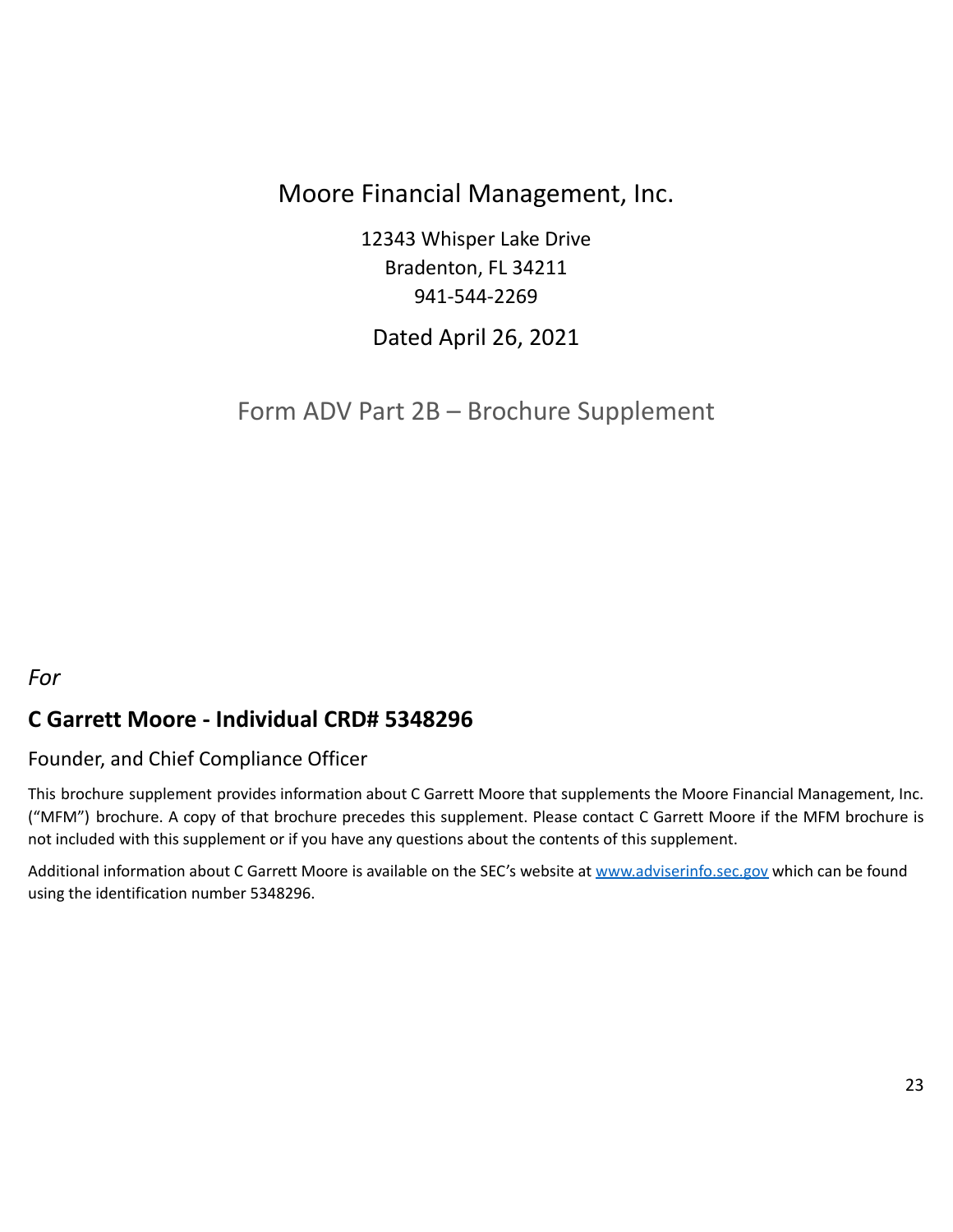# Item 2: Educational Background and Business Experience

# **C Garrett Moore**

Born: 1986

# **Educational Background**

• 2010– BBA Management, Banking, Finance, Northwood University

### **Business Experience**

- 09/2017 Present, Moore Financial Management, Inc., Founder and CCO
- 07/2010 11/2017, National Planning Corporation, Registered Rep & Investment Adviser Representative.
- 06/2007 07/2010, Gary Moore & Co., Administrative Assistant.
- 09/2007 02/2008, Northwood University, Assistant to the Executive Director.

# **Professional Designations, Licensing & Exams**

#### **Series 66 - Uniform Combined State Law Examination**

# Item 3: Disciplinary Information

No management person at Moore Financial Management, Inc. has ever been involved in an arbitration claim of any kind or been found liable in a civil, self-regulatory organization, or administrative proceeding.

# Item 4: Other Business Activities

C Garrett Moore is not involved with outside business activities.

# Item 5: Additional Compensation

C Garrett Moore does not receive any economic benefit from any person, company, or organization, in exchange for providing clients advisory services through MFM.

# Item 6: Supervision

C Garrett Moore, as Founder and Chief Compliance Officer of MFM, is responsible for supervision. He may be contacted at the phone number on this brochure supplement.